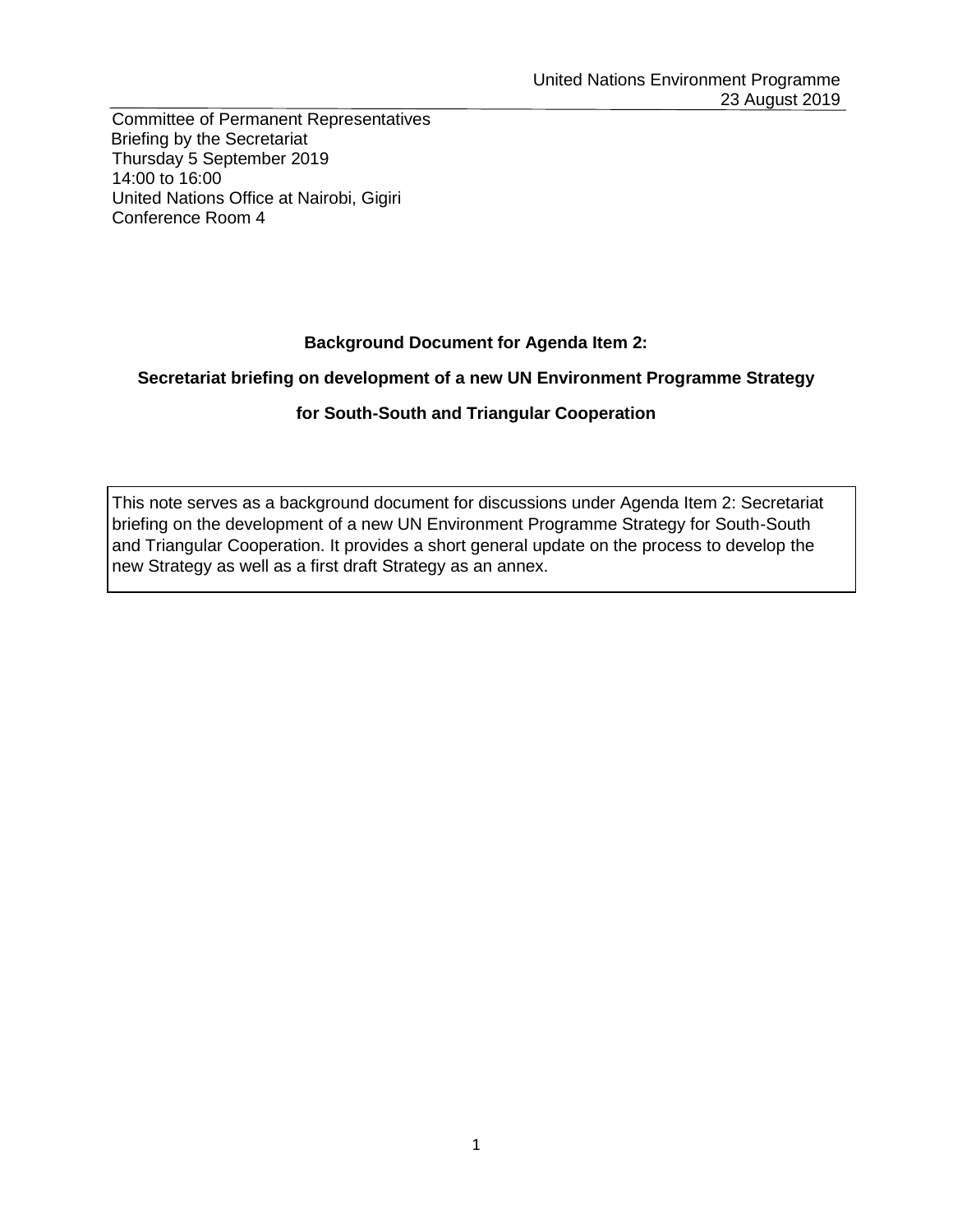### **Update on the development of a Strategy for South-South and Triangular Cooperation**

### **Background**

Following initial consultations with Member States on the development of a new Strategy for South-South and Triangular Cooperation, whereby the Subcommittee of the Committee of Permanent Representatives considered a draft outline on the basis of a Secretariat proposal at its meeting on 11 June, the Secretariat has developed a first draft of the Strategy, which is presented as an Annex to this note.

The draft Strategy builds on extensive internal consultations within the Secretariat takes into account all relevant resolutions and decisions of the United Nations General Assembly, UNEP's governing bodies, and the recent Second High-level United Nations Conference on South-South Cooperation (2019). It is also aligned with UNEP's Programme of Work, Medium Term Strategy, and other relevant policy guidelines and strategies, with the overall aim to enable UNEP to better support Member States through South-South and triangular cooperation and to streamline relevant activities within UNEP and other UN Systems. To this end, the draft Strategy builds on established UN guidance as outlined in the "Framework of operational guidelines on United Nations support to South-South and triangular cooperation"<sup>1</sup> (2016) and the "Nairobi outcome document of the High-level United Nations conference on South-South Cooperation"<sup>2</sup> (2009).

The draft Strategy aims to ensure that the opportunities for South-South and triangular cooperation are systematically considered within UNEP, that related activities in projects are designed in a deliberate and structured manner, and that relevant results and outcomes are visible and measurable.

It is anticipated that enhanced South-South and triangular cooperation will help Member States to achieve the Sustainable Development Goals under the 2030 Agenda. To this end, the draft Strategy focuses on three main areas: i) UNEP's Programme of Work, ii) Engagement with the UN system, and iii) Innovative partnerships.

### **Proposed Next Steps**

The draft Strategy will be presented to Member States at a Secretariat Briefing scheduled for 5 September at 14.00 – 16.00, with the opportunity to provide initial comments on the content as well as on the process for further consultation. Member States will also be invited to provide comments in writing on the draft Strategy, by 27 September.

- A revised draft of the Strategy, which takes into account inputs received from Member States as well as additional internal consultations within the Secretariat, will be made available to the Committee by mid-October 2019.
- Member States will consider the revised draft at a subsequent meeting of the Subcommittee of the Committee of Permanent Representatives tentatively scheduled for 31 October 2019.
- A final draft of the Strategy will be made available for consideration by Member States ahead of the regular meeting of the Committee of Permanent Representatives scheduled for 10 December 2019.

**Annex:** *Draft UNEP Strategy for South*‐*South and Triangular Cooperation*

 $\overline{\phantom{a}}$ 

<sup>1</sup> <https://digitallibrary.un.org/record/826679>

<sup>2</sup> <https://digitallibrary.un.org/record/673444>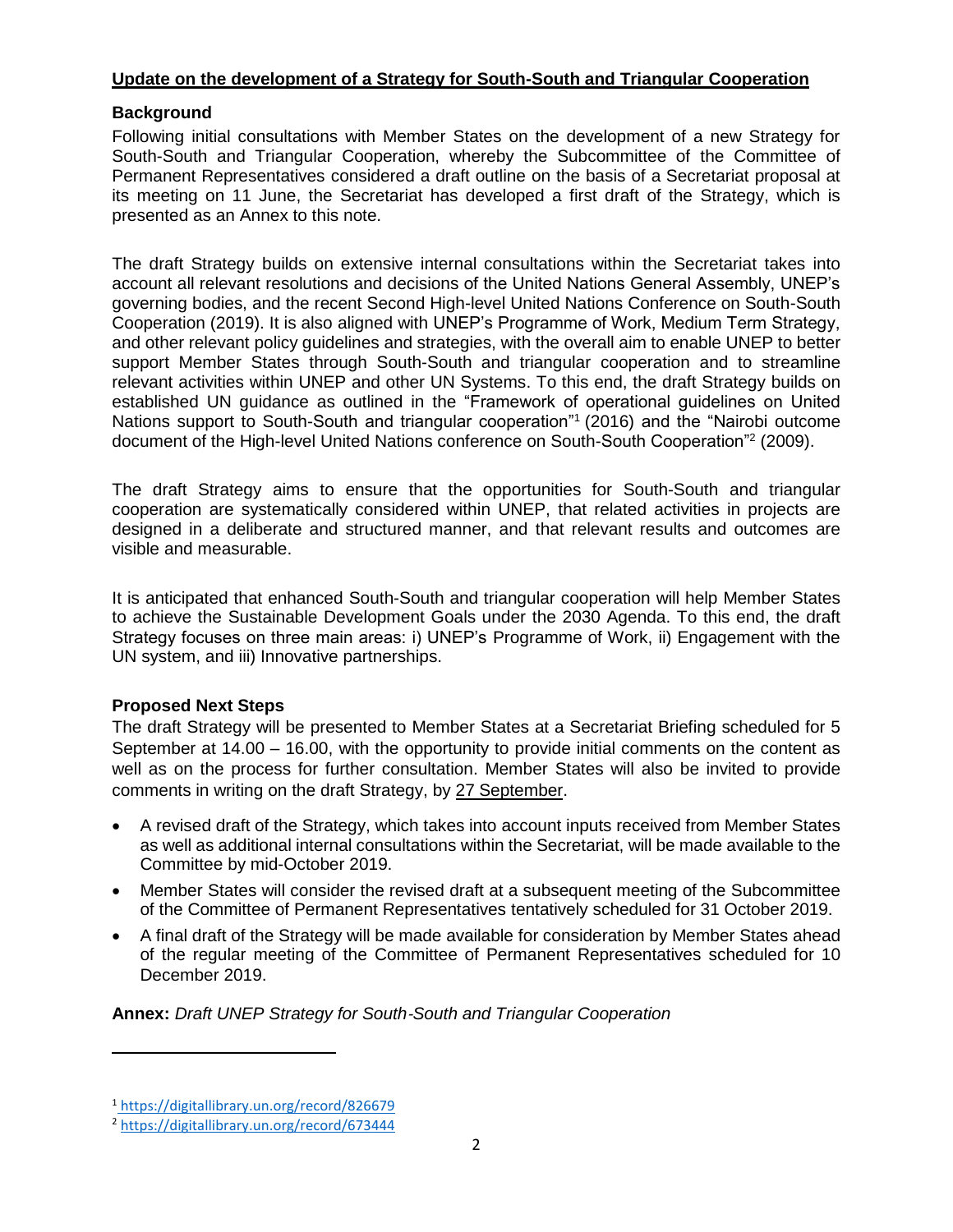# **ANNEX**

# **Draft UNEP Strategy for South‐South and Triangular Cooperation**

### **BACKGROUND**

Cooperation among countries from the Global South has grown significantly over the last four decades and continues to expand. This cooperation is witnessed in almost all sectors but is focused primarily on trade, agriculture, health, education, communication, research and development. Developing countries are increasingly working together to address their respective development challenges.

In the field of environment, South-South and Triangular Cooperation (SSTC)<sup>3</sup> will help to strengthen countries' capacities to address urgent priorities such as climate change, biodiversity loss and pollution management.

Since 1978, when the delegations from 138 states adopted a Plan of Action for Promoting and Implementing Technical Cooperation among Developing Countries (the Buenos Aires Plan of Action), SSTC has have been recognized as important means of development cooperation and technology transfer.

Over the years, cooperation only among developing countries – or South-South Cooperation (SSC) – has been endorsed as a mechanism for capacity development and technology transfer in numerous forums and through several resolutions of the United Nations General Assembly (UNGA) and UNEP's governing bodies.<sup>4</sup> (See: Annex I: List of key resolutions that call for/endorse SSTC.)

In 2005, the Bali Strategic Plan (BSP) on Technology Support and Capacity Building (UNEP/GC.23 /6/Add.) recognized SSC as a means of supporting capacity-building efforts in developing countries and countries with economies in transition through systematic partnerships and the exchange of expertise, experiences, best practices and knowledge among experts and institutions of the Global South.

In March 2019, during the Second United Nations High-Level Conference on South-South Cooperation (BAPA+40), the international community reaffirmed its commitment to SSC and called for greater efforts in the achievement of the 2030 Agenda and the Sustainable Development Goals (SDGs). SDG 17 which aims to "Revitalize the global partnership for sustainable development," places particular emphasis on the critical role of SSTC in achieving this ambitious development agenda.

UNEP has for many years used SSTC in the delivery of its Programme of Work (PoW), and it continues to do so.

### **PURPOSE**

 $\overline{\phantom{a}}$ 

This strategy provides a framework through which UNEP's support to Member States in conducting SSTC will be enhanced during the coming decade (2019-2029).

<sup>&</sup>lt;sup>3</sup> Defined here as collaboration among developing countries and a developed-world partner.

<sup>&</sup>lt;sup>4</sup> First Governing Council and then the United Nations Environment Assembly (UNEA).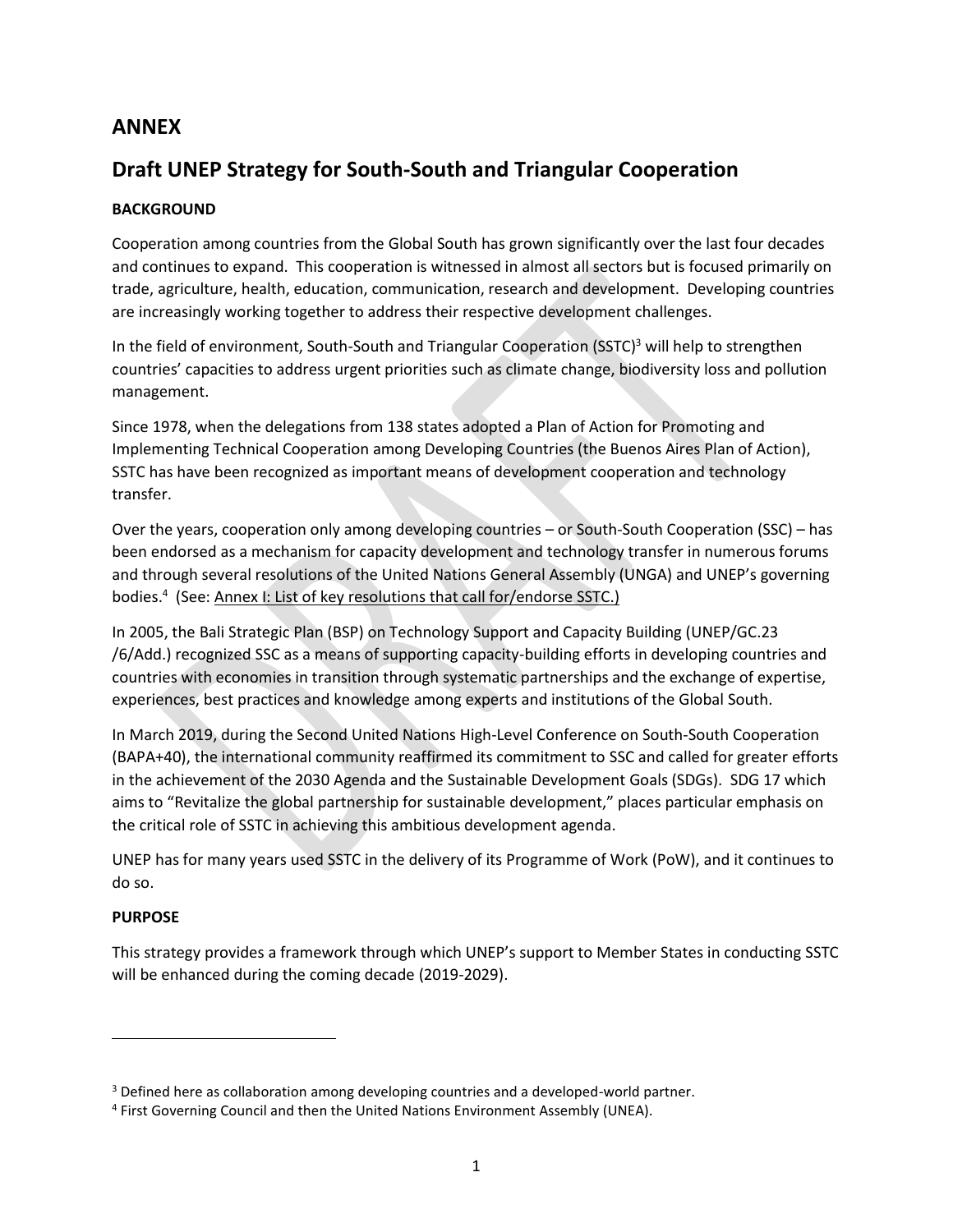The strategy is aligned to other corporate policy documents and guidelines such as the partnership policy, the resource mobilization strategy, the Medium-Term Strategy (MTS) and the PoW.

This strategy has been developed to respond to the following:

- 1. Resolutions of the United Nations General Assembly and UNEP's governing bodies (see footnote 1 below).
- 2. The Bali Strategic Plan for Technology Support and Capacity-Building.
- 3. Second High-level United Nations Conference on South-South Cooperation (BAPA+40).<sup>5</sup>

It follows the Framework of operational guidelines on UN support to SSTC<sup>6</sup> issued by the High-level Committee on South-South Cooperation in 2016 that was developed as a guide to UN agencies (and others) in mainstreaming SSTC into their work.

The strategy is developed based on lessons learned and consultations with staff from different offices and divisions as well as external counterparts.

It is anticipated that the implementation of the strategy will result in better design, implementation, coordination, monitoring and reporting of SSTC in UNEP and that Member States will benefit from enhanced, coordinated and coherent SSTC support from the organization towards the attainment of the SDGs and multilateral environmental agreements.

This strategy is meant for project managers, project team members, supervisors, sub-programme coordinators, division directors and all staff involved in the design, implementation, monitoring, reporting and evaluation of projects and/or the programme of work.

*"Innovative forms of knowledge exchange, technology transfer, emergency response and recovery of livelihoods, led by the South, are transforming lives"* 

> **Secretary-General in November 2018, during the inauguration of the 10th South-South Development Expo at UN Headquarters in New York.**

# **SECTION I: Definition and Principles of South-South and Triangular Cooperation**

### *Definition of South-South and Triangular Cooperation*

l

UNEP adopts the definition of SSC as outlined in the 2016 "Framework of operational guidelines on United Nations support to South-South and triangular cooperation" which states that **South-South Cooperation** is: "A process whereby two or more developing countries pursue their individual and/or shared national capacity development objectives through exchanges of knowledge, skills, resources and

<sup>5</sup> BAPA+40 called for establishment of focal points in UN System organizations, development of strategies or frameworks for SSTC and for enhanced efforts in provision of support to countries with regard to SSTC among other instructions.

<sup>6</sup> *["Framework of operational guidelines on United Nations support to South](https://digitallibrary.un.org/record/826679)-South and triangular cooperation"* (2016).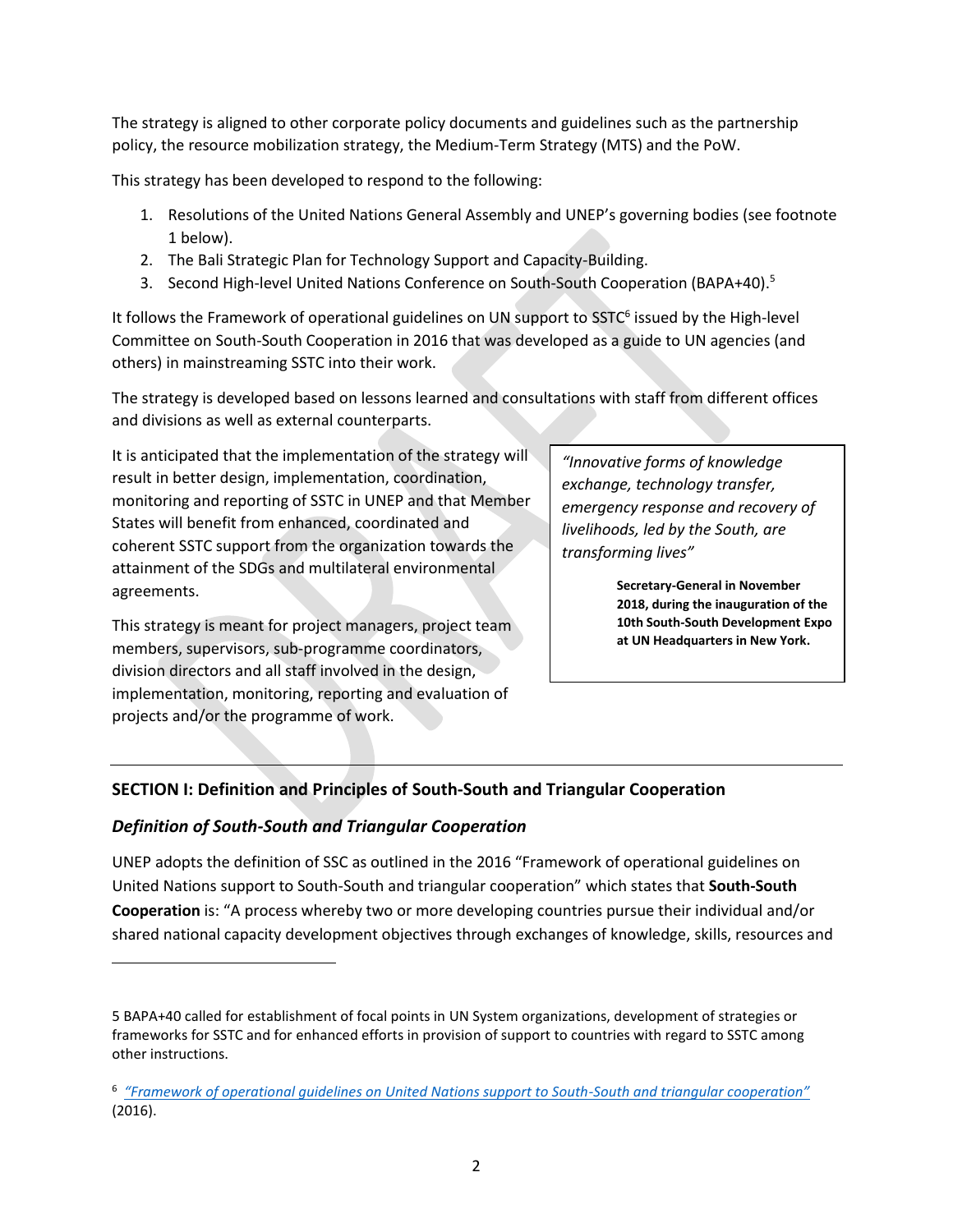technical knowhow, and **through regional and interregional collective actions, including partnerships involving Governments, regional organizations, civil society, academia and the private sector**, for their [...] mutual benefit within and across regions." SSC is not a substitute for, but rather a complement to, North-South cooperation. Triangular cooperation involves Southern-driven partnerships between two or more developing countries supported by a developed country(ies)/or multilateral organization(s) to implement development cooperation programmes and projects.

Within this definition, UNEP works to support and facilitate SSTC among Member States in areas related to its mandate on the environment.

In alignment with the Nairobi outcome document of the High-Level United Nations Conference on South-South Cooperation (2009), UNEP considers that SSC embraces a multi-stakeholder approach, including non-governmental organizations, the private sector, civil society, academia and other actors that contribute to meeting development challenges and objectives in line with national development strategies and plans.

#### *Principles of South-South and Triangular Cooperation*

UNEP further adopts the following principles of SSC most of which are outlined in the 2009 Nairobi outcome document of the High-Level United Nations Conference on South-South Cooperation.

- (a) Normative principles
	- Respect for national sovereignty and ownership
	- Partnership among equals
	- Non-conditionality
	- Non-interference in domestic affairs
	- Mutual benefit
- (b) Operational principles
	- Mutual accountability and transparency
	- Development effectiveness
	- Coordination of evidence and results-based initiatives
	- Demand driven (Initiated or requested by one or several countries from the South)

SSTC can take various forms including:

- **Sharing knowledge, experiences and good practices:** one or more developing countries with experience and expertise in a certain domain exchange(s) this experience and expertise with one or more other developing countries.
- **Development/strengthening of networks:** several institutions from different developing countries form a network and work together within this network.
- **Capacity-building:** delivered from stakeholders of one or more developing countries to actors in one or more other developing countries, increasing their ability to promote development within a southern country.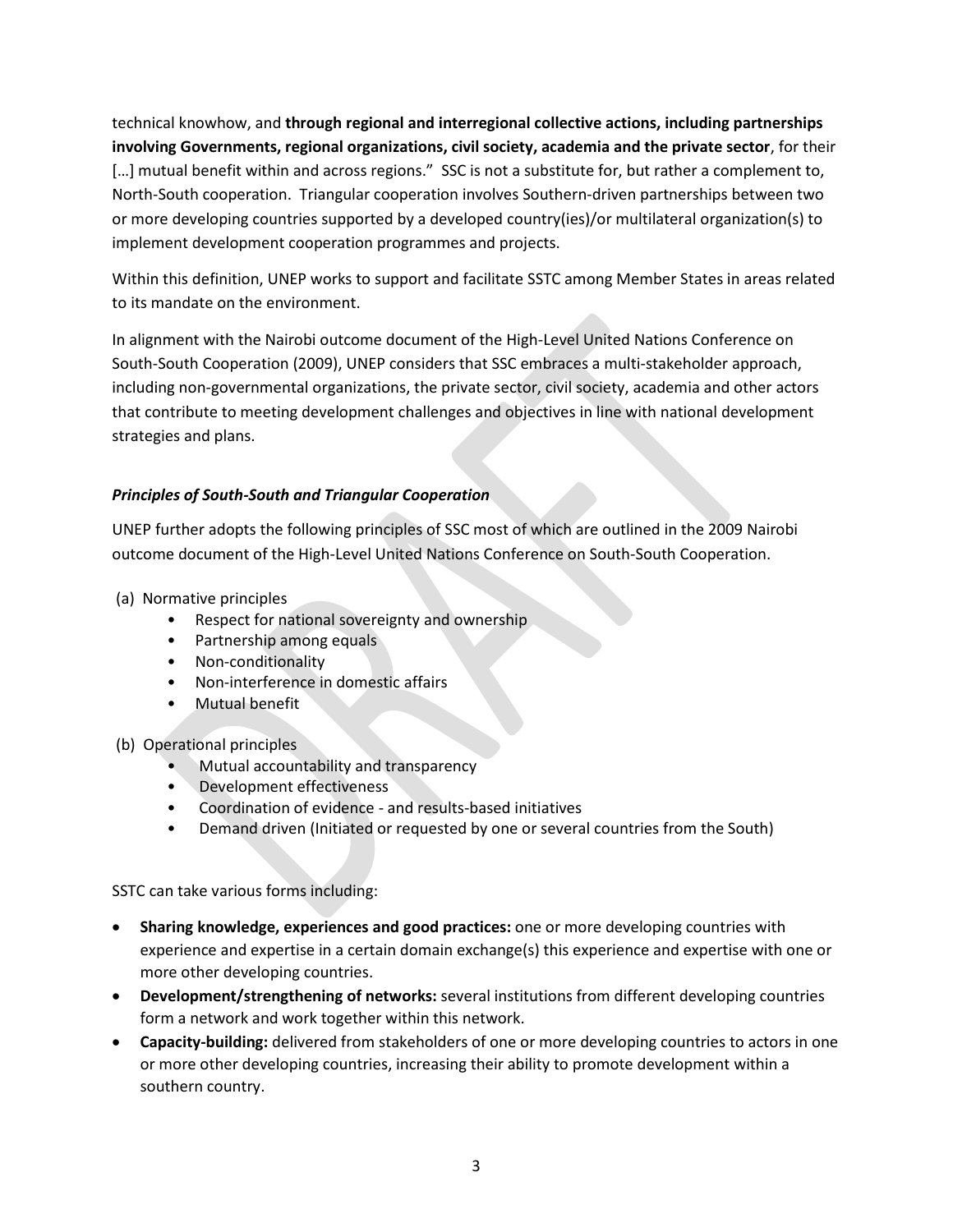- **Partnership development:** developing countries start a partnership and set up a common project to build on development.
- **Peer learning.**
- **Technical cooperation.**
- **Technology transfer and matchmaking between needs and available solutions.**

For any of the above-mentioned forms, to be considered as SSTC, activities should include:

- a. **exchange** (of knowledge, best practice, technology, etc),
- b. **application** (of knowledge, best practice, technology, etc, gained from the exchange),
- c. **transformation** in the country/countries taking part in the exchange.

### **SECTION II: South-South and Triangular Cooperation in UNEP and the UN system**

While UNEP uses SSTC in numerous projects, the use of the mechanism has often been ad hoc and unstructured in nature. Where it is applied, it was not always monitored or reported on. This might be because SSTC is a mechanism or tool to achieve impact, not usually a goal in itself. The result of this is that SSTC within UNEP currently does not have the visibility it should. For example, although the environmental governance part of the current programme of work does not refer directly to South-South and triangular cooperation, this type of cooperation is embedded in projects where outcomes have been delivered by providing fora for developing countries to learn from each other's experiences and expertise and to generate good practices that can address environmental concerns. A number of

larger projects incorporate SSTC in their design and use it as a core tool/mechanism for their implementation.

Knowledge-sharing on results and experiences of projects among staff and with Member States remains an untapped opportunity that could help avoid duplication of efforts, leapfrog development through use of appropriate technologies and existing solutions, helping to create new synergies among projects.

Further efforts can be made to optimize the potential for countries to benefit from the numerous successful initiatives that have been undertaken with UNEP support over the years and the learnings that have been extracted from these experiences. A systemic strategy for SSTC will help in building long term structures and to ensure that the opportunities for SSTC are systematically considered, and that SSTC activities are deliberate, well thought out and their resulting outcomes are made visible and measurable.

*"... the multilateral development system must be better positioned to support South-South cooperation and implement the 2030 Agenda. South-South cooperation has evolved significantly over the last decades — but multilateral institutions, including the United Nations, have not kept up."*

> **Remarks by UN Secretary-General António Guterres to the Second High-level United Nations Conference on South-South Cooperation in Buenos Aires, Argentina, 20 March 2019.**

The **Framework of operational guidelines on United Nations support to South-South and triangular cooperation released by the Secretary-General in May 2016** provided "priority actions and performance indicators for United Nations organizations and agencies, including regional commissions, towards mainstreaming their support for South-South and triangular cooperation at the global, regional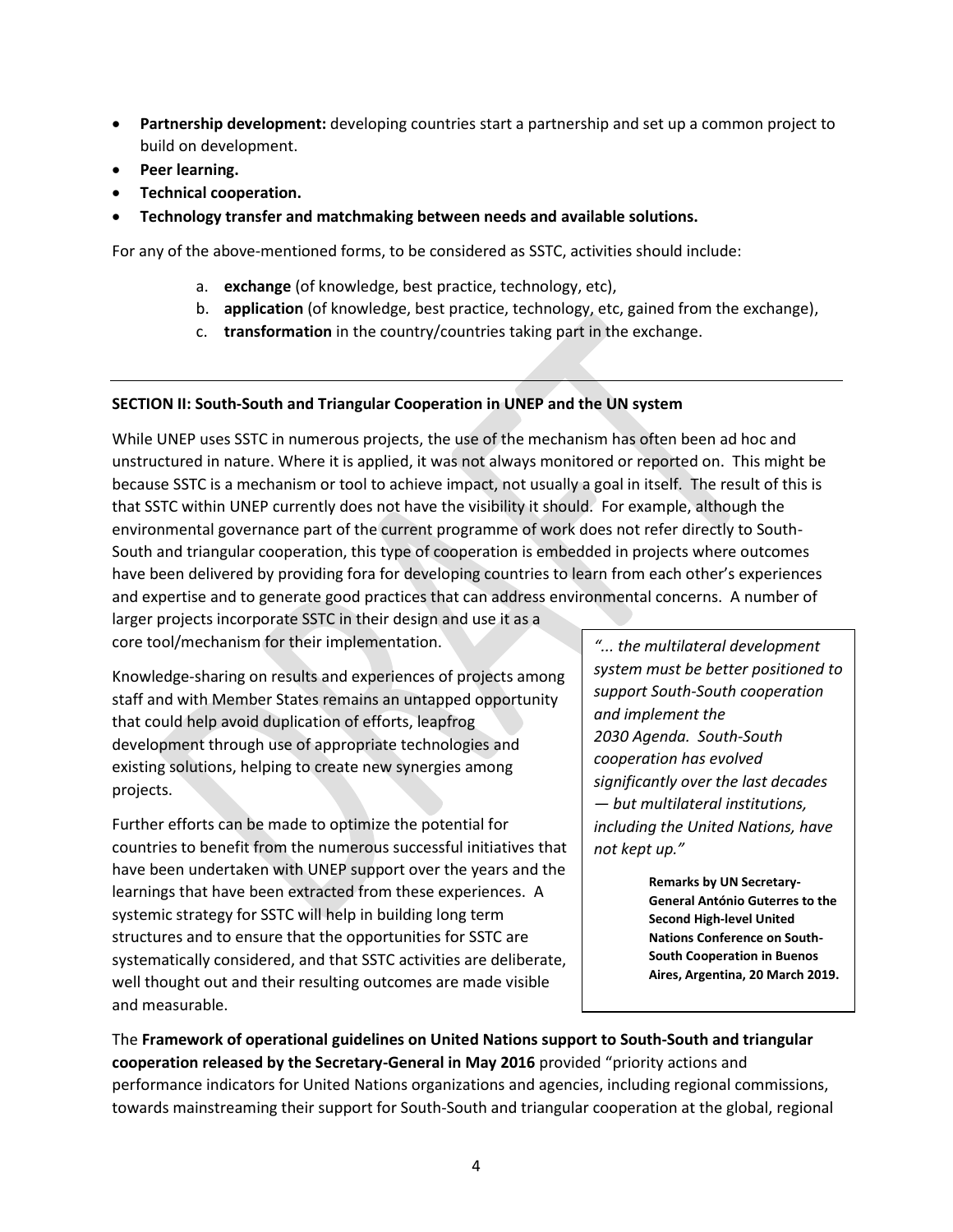and national levels.". It is a "tool and reference manual on ways to mainstream South-South and triangular cooperation in the development planning and programming of United Nations funds, programmes, specialized agencies and regional commissions at the global, regional and country levels." It states that: "for South-South and triangular cooperation to have its intended impact, it is necessary to improve overall system-wide policy frameworks, governance, coordination, structures, mechanisms and dedicated resources. Some specific actions to help to bolster the mainstreaming of South-South cooperation in United Nations policies and programmes are (a) working with a common definition; (b) setting up intra-agency support structures, such as a dedicated South-South and triangular cooperation unit in each agency, and focal points at all levels; (c) systematically applying guidelines and guidance; (d) systematically using reporting mechanisms; (e) ensuring, where appropriate, adequate funding from agency budgets; (f) taking effective action at the regional level; (g) matching resources to the United Nations mandates regarding South-South cooperation; (h) developing a coherent strategy for triangular cooperation; and (i) strengthening coordination at the regional and country levels."

Many UN programmes and specialized agencies, including UNDP, UNEP, UNFPA, UNICEF, UNIDO, FAO, and ILO, have dedicated South-South cooperation strategies and specific programmes promoting South-South exchanges.<sup>7</sup>

In the Nairobi outcome document, the High-level Conference requested the United Nations system to help developing countries to establish or strengthen South-South centres of excellence, within their respective areas of competence, and enhance closer cooperation among such centres of excellence, especially at the regional and interregional levels, with a view to improving South-South knowledge sharing, networking, mutual capacity-building, exchanges of information and best practices, policy analysis and coordinated action among developing countries on major issues of concern. It called on UN agencies to take on the role of **convener/advocate, knowledge broker, partnership builder, analyst and progress monitor of SSTC.**

### **SECTION III: UNEP South-South and Triangular Cooperation Objectives**

The aim of this strategy is to enhance UNEP's work in SSTC in order to better serve Members States in their efforts to achieve the SDGs.

This will be done through enhancing UNEP's SSTC in three main areas:

1. UNEP's Programme of Work.

 $\overline{\phantom{a}}$ 

- 2. Engagement with the UN system.
- 3. Innovative partnerships and initiatives.

It is anticipated that enhancement of SSTC in these areas will result in more efficient and targeted support to Member States and other stakeholders in their environment management efforts.

<sup>7</sup> United Nations Economic and Social Commission for Asia and the Pacific – *[South-South Cooperation in Asia and](https://www.unescap.org/sites/default/files/SSC_Paper_v04_20180621_FINAL_formatted.pdf)  the Pacific – [A brief overview](https://www.unescap.org/sites/default/files/SSC_Paper_v04_20180621_FINAL_formatted.pdf) (2018)*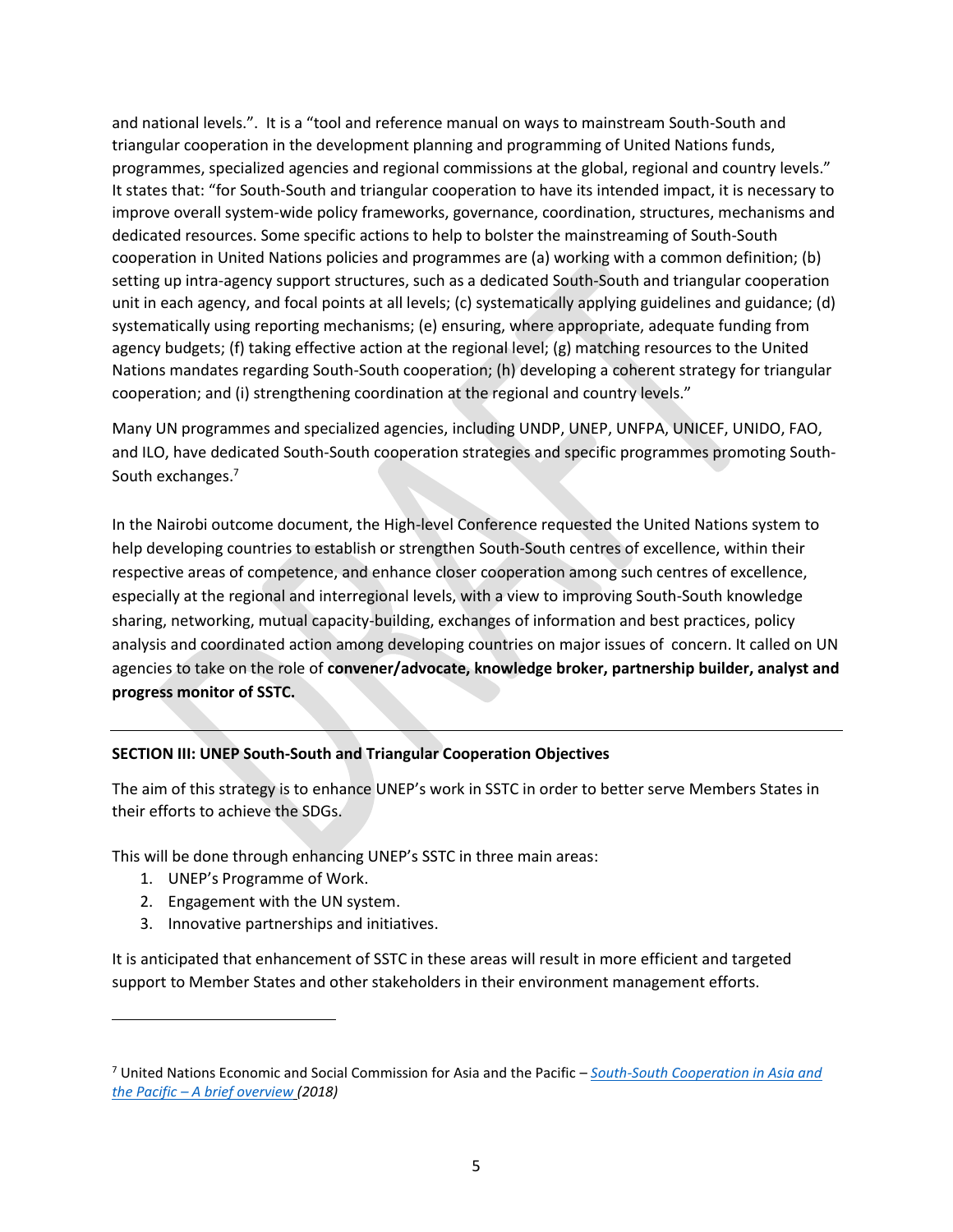### *Objective 1: Enhance South-South and Triangular Cooperation in UNEP's Programme of Work*

Adjustments will be made in the different stages of the project and programme cycle, within UNEP to allow for better delivery of SSTC. Efforts will be made to ensure that SSTC is promoted as a mechanism for project implementation and that it is used in a deliberate and structured manner. The implementation of SSTC activities will be better monitored and reported on, and the learning and best practices that emerge from these activities will be shared among staff, with Member States and partners. To achieve this, the following priority actions will be undertaken.

#### *i) Awareness and capacity*

- Awareness-raising activities within UNEP and with partners on the potential for SSTC to advance the environment agenda at global, regional and national levels through experience sharing forums and dialogues, and online platform and publications.
- Development of guidance material (guidelines, short videos) for project teams within UNEP on how to better integrate SSTC in their projects (criteria, approaches, examples, knowledge products, capacity building tools).
- Capacity-building of countries to implement SSTC including through supporting departments responsible for coordination of SSTC in countries to ensure that the environment is incorporated in their SSTC strategies, and that environmental impacts and management are assessed when large South-South initiatives are being developed for economic, social or other objectives.

#### *ii) Project design, assessment, monitoring and evaluation*

#### *At the project level*

- Review of existing criteria for SSTC in the project document template.
- Outlining of SSTC indicators in project documents where possible.
- Provision of means for systematic monitoring and reporting of SSTC activities within projects, even if they are not featured as outcome, outputs or milestones in project documents.
- Featuring of SSTC in Project Performance Reviews.
- Promoting South-South cooperation in Fora of environment ministers.
- Promoting South-South cooperation in UNEP's regional and sub-regional thematic meetings

Note: The UN system-wide South-South and Triangular Cooperation Strategy that will be released in 2021 will include "guidelines on quantitative and qualitative indicators" (according to the outline). UNEP will ensure alignment these guidelines. Similarly, within the UN system-wide strategy a "monitoring and evaluation process will be established that will regularly report the progress in implementing the strategy against the set targets and results". UNEP's evaluation mechanism for SSTC will be aligned with this.

#### *At the programme level*

• The next POW and MTS will factor in SSTC as an important implementation mechanism.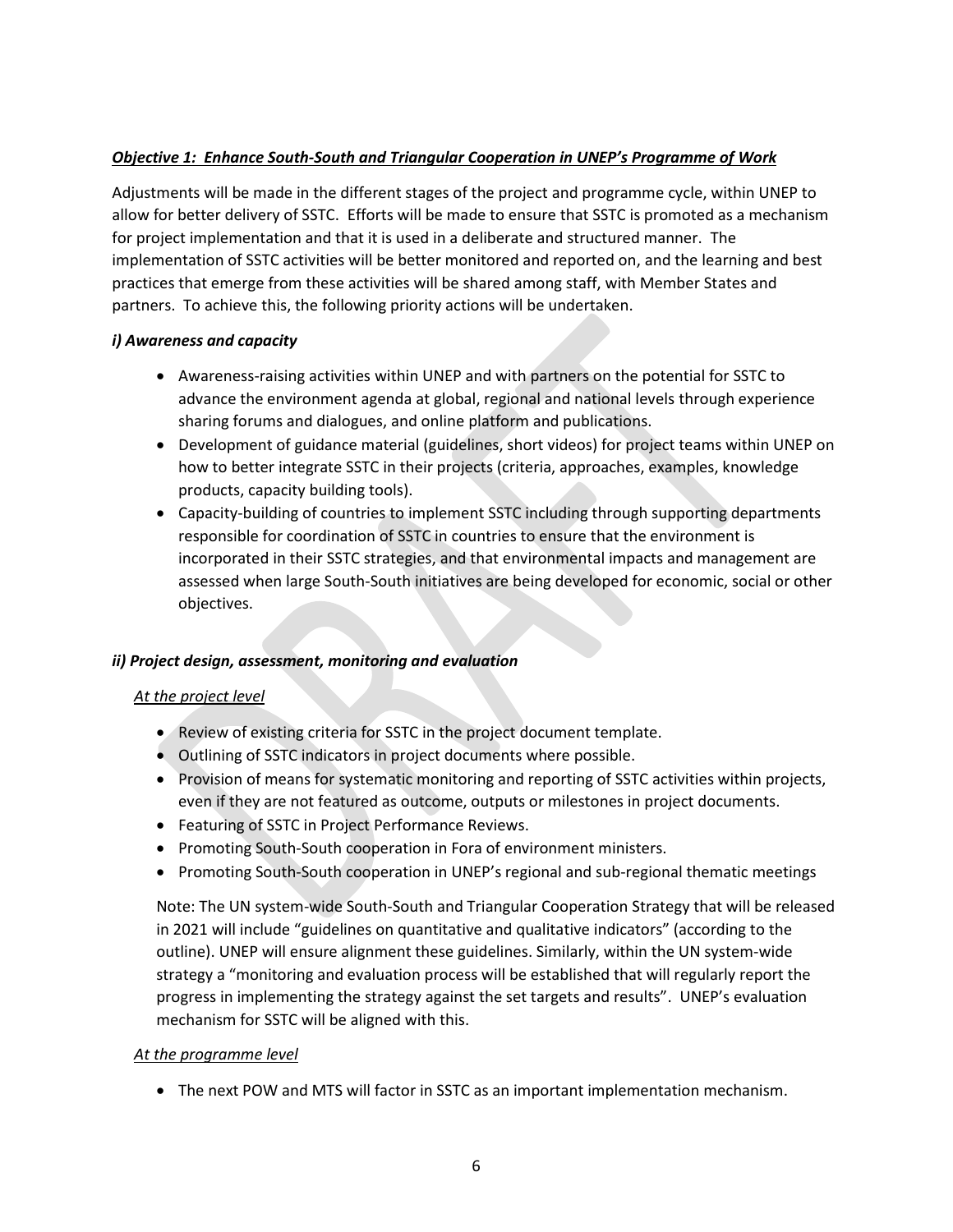• Each sub-programme should integrate South-South cooperation into its programme framework.

### *iii) Knowledge Management, Communication and Outreach Tools*

- Systematically capture lessons learned and best practices. Streamline the means of researching UNEP projects around the world. (South-South Cooperation Unit and Corporate Services).
- Develop tools to showcase and disseminate this information. Developing a catalogue of existing SSC solutions, successfully implemented in the South and ready to be transferred elsewhere, will benefit Member States and SSC activities within UNEP. Benefits will include avoiding duplication work and re-inventing solutions which already exist.
- Development of a digital platform (website) that also links to UN system wide SSTC platform and other external SSTC portals. A public platform will increase countries' awareness of existing solutions they could replicate domestically.
- Dialogues/face to face meetings.
- Revive the UNEP SSTC community of practice.
- Disseminate SSTC materials and information at UNEA and UN system meetings.
- Include criteria on South-South cooperation in the publication approval guidelines.
- Hold continuous thematic dialogues.

#### *iv) Funding of SSTC projects and activities*

- Develop a fund for projects that focus on SSTC.
- Work towards complying with the UN-wide recommendation of committing 0.5% of core funds to SSTC.

# *Objective 2: Enhance UNEP's South-South and Triangular Cooperation engagement with the UN system*

UNEP has a wide range of collaborative work with Multilateral Environmental Agreements (MEAs), UN Country Teams, the Environment Management Group (EMG), regional UN mechanisms, and project level partnerships with other UN agencies. These can be further harnessed for enhanced SSTC, in line with the guidance from the outcome of BAPA+40 conference. The UN Development System reform guidelines also call for increased collaboration among UN agencies and renewed focus on delivery of support at the country level. In order to step up its collaboration with UN agencies in support of SSTC UNEP will focus on the following actions.

- Identify priority areas in which UNEP has the mandate and comparative advantage and establish collaborative arrangements with relevant UN agencies to enhance SSTC in these areas. UNEP can then lead in areas in which it has the comparative advantage.
- Provide guidance to UNCT teams on how SSTC can be used for environmental management and to address environmental challenges. This includes guidance on how environment and SSTC should be incorporated in the common country analysis process for the development of UN Sustainable Development Cooperation Frameworks (UNSDCFs).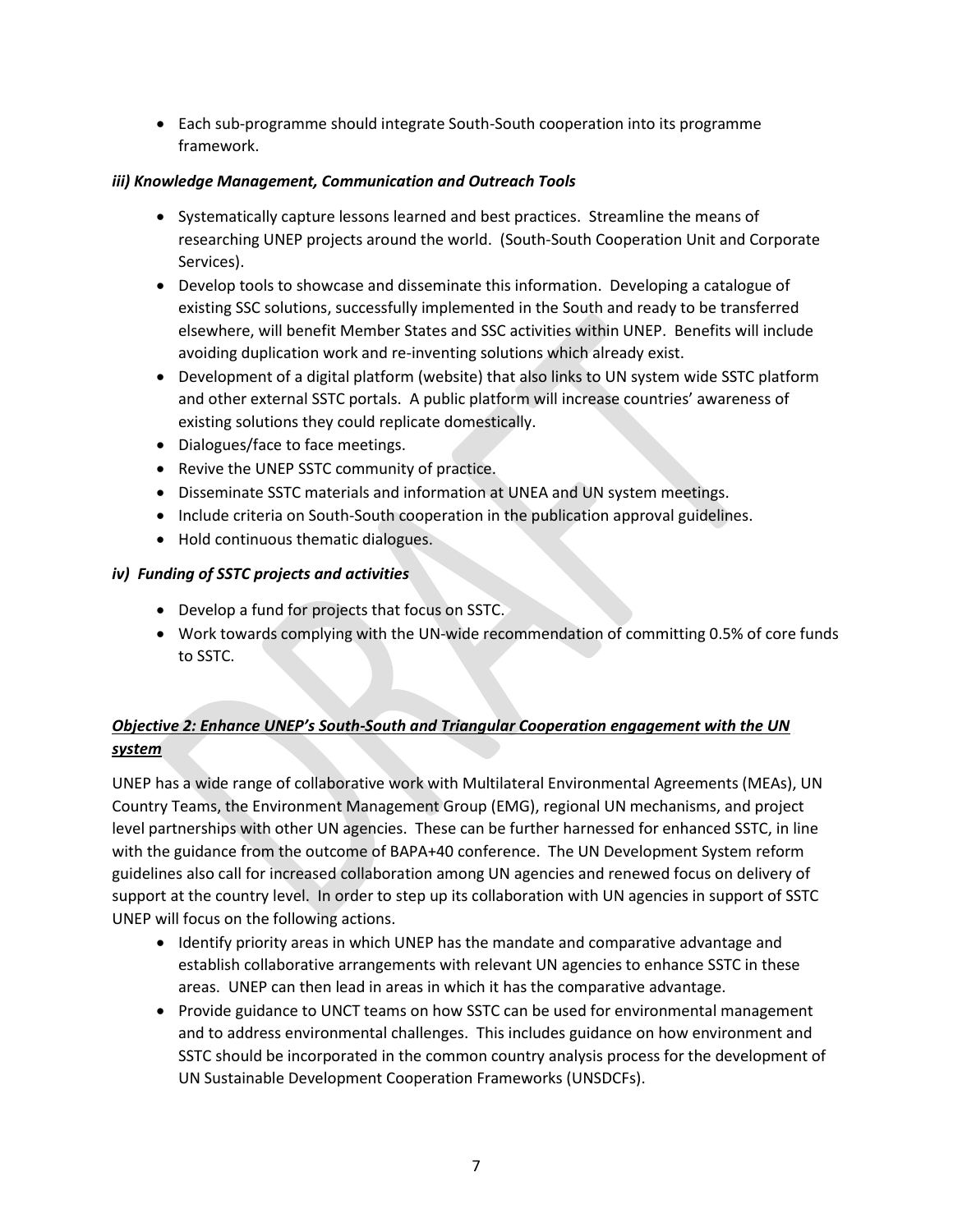- Work closely with Regional UN Sustainable Development Groups and Regional Coordination Mechanisms and Regional Economic Commissions on SSTC and provide them with information on opportunities for SSTC related to environmental management in their respective regions. This should include analysis of opportunities on both the demand (instances where countries lack capacity and need support in certain sectors, environmental issues,) and supply (where there is experience, knowledge, technical capacity, that can be shared with others) sides.
- Collaborate with the UN Office for South-South Cooperation (UNOSSC) and other UN agencies through active engagement in the UN System interagency SSC mechanisms and related activities. Recruit friends and champions in other UN agencies and country teams. Select a few topical themes to focus on e.g. the UN Climate Action Summit.
- Engage with the secretariats of MEAs and capture their best practices and lesson learned.
- Support countries preparing voluntary national reports to the High-Level Political forum (HLPF) using a SSTC approach.
- Engage in thematic UN agency fora such as the United Nations Forum on Sustainability Standards (UNFSS), to support further SSTC objectives.

#### *Objective 3: Fostering and enhancing innovative partnerships*

Another objective is engagement multi-lateral forums to promote South-South and Triangular Cooperation in the field of Environment. This will include:

- Creating new research groups on emerging global and/or regional environmental issues and processes.
- Participating in multi-lateral and regional forums to promote South-South and triangular cooperation in the field of environment to help UNEP leverage its core advantages to help promote and facilitate SSTC. This includes using the organization's convening power to bring together development partners, identifying relevant Southern partners, hosting various platforms and fora for dialogue and cooperation, and helping to mobilize resources for SSTC partnerships.
- Systematically establishing dialogues with SSTC focal points in international organizations, think tanks, thematic centers of excellence, other SSTC organizations, civil society, private sector, financial institutions, NGOs, etc, to identify existing and potential opportunities for UNEP to support SSTC partnerships.
- Developing innovative partnerships.

### *Target groups for collaborative partnerships*

UNEP's role in SSTC is to enable and strengthen partnerships and capacity of developing countries. Target groups for collaborative partnerships should include national institutions with the institutional capacity for sustaining partnerships and initiatives after the end of UNEP involvement, and that conform to the guiding principles for SSTC, as summarized below. Other key groups to target are:

• **Private sector:** private companies, trade and investment ministries, trade and investment promotion agencies, chambers of commerce, training institutions for trade policy makers etc. The private sector is a major source of innovation, technological solutions, financial resources, job creation and has knowledge and reach beyond those of UNEP, all of which cannot be neglected if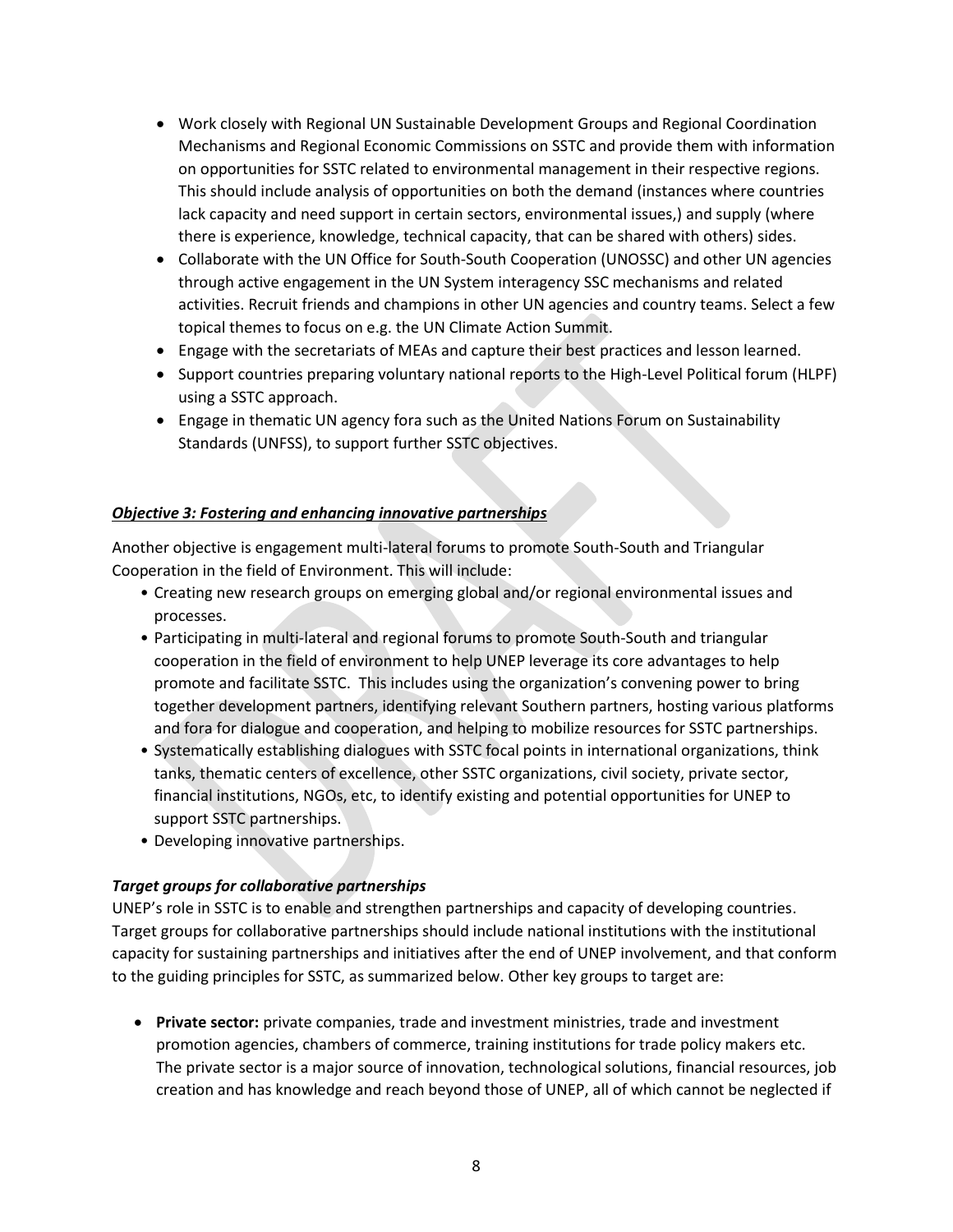the SDGs are to be achieved. The Agenda 2030, Paris Agreements and Addis Ababa Action Agenda, among other international agreements, recognize and call for a strengthened relationship with the private sector to promote private sector sustainability and transformation.

The private sector is evolving fast, away from corporate social responsibility (CSR) as a mere obligation and towards business models which attempt to incorporate sustainability to their core, providing UNEP with increasing opportunities for engagement. Private sector engagement initiatives already exist within UNEP.

Emerging markets of the Global South are where growth is the most rapid and change the most fast-paced. Through early engagement with the private sector, major drivers of this transformation, and by facilitating SSTC, UNEP can encourage the early adoption of innovation and solutions enabling both long-term profitability and sustainability. The private sector drives the most frequently cited environmental realities, such as climate change, loss of biodiversity, and generation of plastic waste and is therefore a crucial group to engage with in order to reverse the trend.

- **Youth:** There are 1.3 billion young people aged 15 to 24, accounting for 16 per cent of the global population<sup>8</sup>. As pointed out in the 2018 "Youth and the 2030 Agenda for Sustainable Development" report<sup>9</sup>, young people are of major importance in the implementation of the 2030 Agenda. Active engagement of youth in sustainable development efforts is central to achieving sustainable, inclusive and stable societies by 2030, and to averting the worst threats and challenges to sustainable development and environmental matters. SSTC can serve a crucial means of involving youth in the developing countries, through innovative partnerships which leave no one behind.
- **Civil society organizations:** Through the provision of valuable research, expertise and advocacy functions, civil society organizations are major allies of UNEP in advancing the international environmental priorities and for the delivery of UNEP's programme of work. By taking early account of the views of civil society organizations, governments can strengthen the recognition and support for national and intergovernmental decisions on environmental matters, enabling greater impact.

Involving civil society in UNEP's SSTC partnerships is key to creating mutual benefits where civil society is empowered to voice its perspectives and share experience and expertise, strengthening South-South cooperation networks and the dissemination of international best-practice among developing countries.

#### *Guiding principles for the development of strategic and innovative partnerships*

Any partnerships developed for SSTC will be guided by UNEP's partnership policy as well as the guiding principles for the development of strategic and innovative SSTC partnerships and initiatives outlined in

 $\overline{\phantom{a}}$ 

<sup>8</sup> United Nations – *[World Population Prospects](https://population.un.org/wpp/Download/Standard/Population/)*.

<sup>9</sup> United Nations World Youth Report (2018) – *[Youth and the 2030 Agenda for Sustainable Development.](https://www.un.org/development/desa/youth/wp-content/uploads/sites/21/2018/12/WorldYouthReport-2030Agenda.pdf)*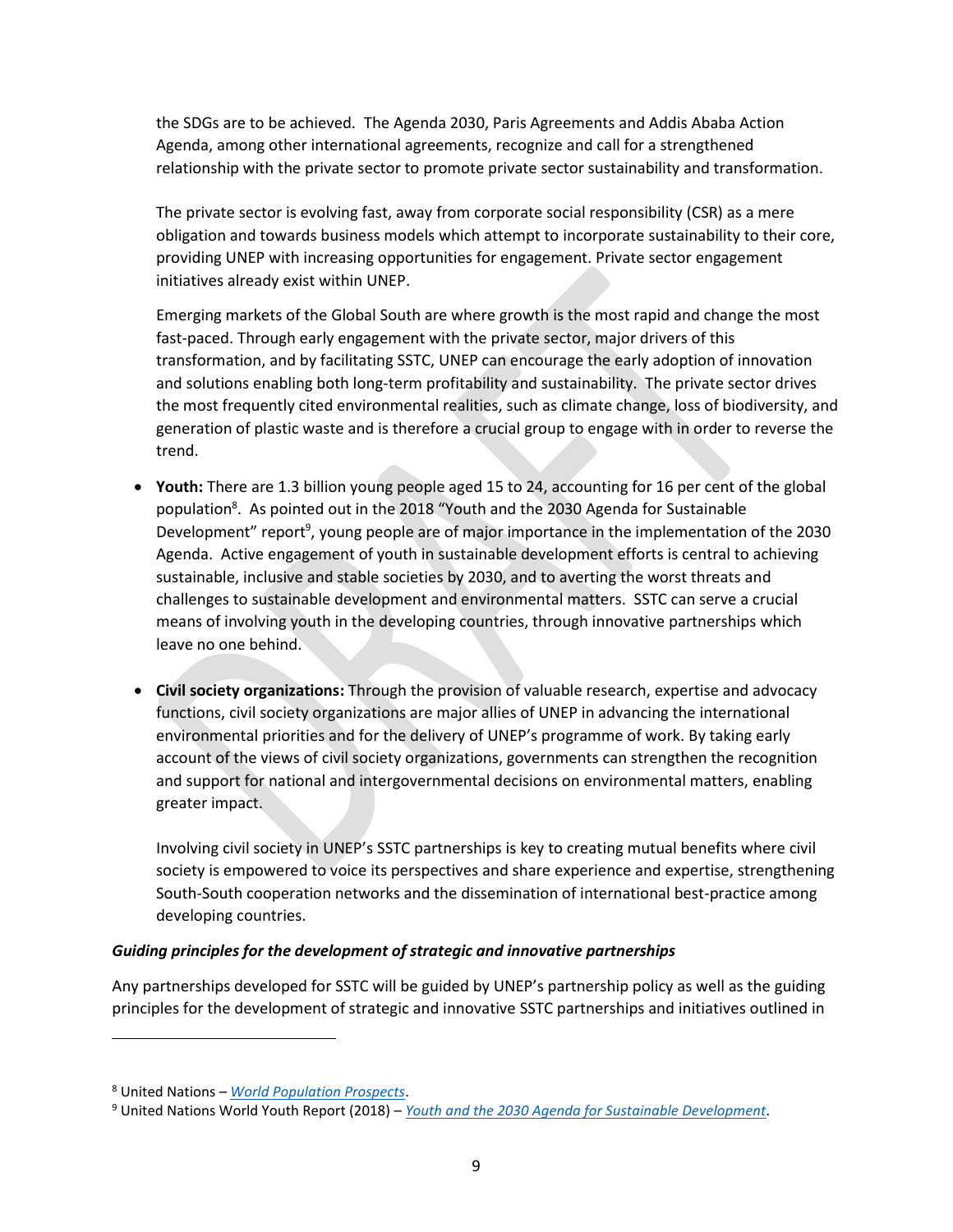the Framework of operational guidelines on UN support to South-South and triangular cooperation, issued by the High-level Committee on South-South cooperation in 2016.

As mentioned in Section I, these principles include respect for national sovereignty and ownership; partnership among equals; non-conditionality; non-interference in domestic affairs; mutual benefit; mutual accountability and transparency; development effectiveness; coordination of evidence- and results-based initiatives; and a multi-stakeholder approach.

In addition to these principles, any partnership established shall:

- Be aligned to UNEP programme objectives and the SDGs. The SSTC partnerships should have a clear linkage to the Medium-Term Strategy and contribute to UNEP Programme of Work.
- Have clearly identified benefits/outcomes The benefits of engaging the partnership should be clearly defined, such as resource accesses, technology transfer and capacity building
- Be demand driven. UNEP's engagement should respond to requests from Member States.
- Based on the availability of funds to support the planned activities.
- Have a multi-stakeholder and inclusive approach.

 $\overline{a}$ 

### **SECTION IV: Funding for South-South and Triangular Cooperation**

Dedicated resources for SSTC are required for the effective implementation and coordination of SSTC activities.

Recommendation 9 of The Joint Inspection Unit (JIU) report (JIU/REP/2011/3)<sup>10</sup> called for each of the UN agency to allocate not less than 0.5 per cent of core budget resources and a specific portion of extra budgetary resources for SSTC initiatives. Half of the 26 entities covered by the report have reached the target while UNEP is still under resource and budget proposed. UNEP will:

- Allocate funding support to facilitate the implementation of the strategy e.g. support key centers of excellence to attend UNEP meetings and share good examples on SSC; Production of knowledge products;
- Establish a flexible fund to support UN Country Teams and regional groups on SSC based on specific demands.
- Intensify resource mobilization efforts and explore new opportunities available.
- Assist implementation partners apply for funding if UNEP is not eligible for application according to fund criteria.

<sup>10</sup> Joint Inspection Unit (2011) – *[South-South and Triangular Cooperation in the United Nations System](https://www.unjiu.org/sites/www.unjiu.org/files/jiu_document_files/products/en/reports-notes/JIU%20Products/JIU_REP_2011_3_English.pdf)*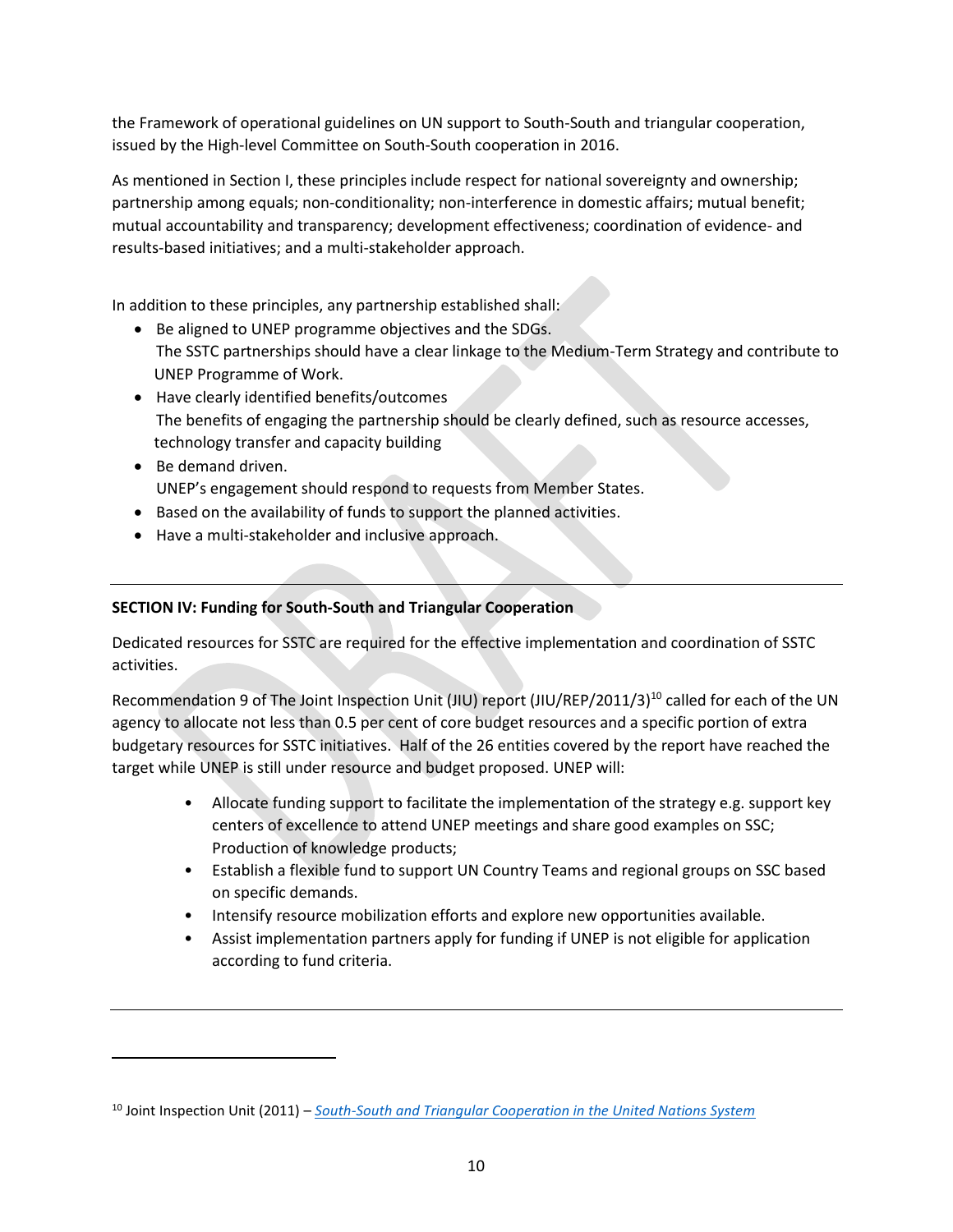#### **SECTION V: Governance**

*The South-South Cooperation Unit* of the Policy and Programme Division will be responsible for the overall coordination of SSTC activities within UNEP. Specifically, the South-South Cooperation Unit will be responsible for:

- Developing and disseminating guidance materials;
- Developing and disseminating of knowledge products;
- Digital management of SSTC knowledge through a hosted platform and / or contributions to UN system-wide platform;
- Working with the Project Review Committee secretariat, Corporate Services and other relevant staff within the organization to implement changes to internal documents and resources, as implied by the actions set out in this strategy.
- Overall corporate reporting on SSTC.
- Serving as the focal point for engagement with UN SSC interagency mechanism, UNOSSC, regional fora and UNCTs.

*Project teams* are responsible for project design, implementation, monitoring and reporting of SSTC in projects.

*Sub-programme Coordinators* are responsible for ensuring cohesive SSTC in respective sub-programmes.

Annex I: List of key resolutions that call for/endorse SSTC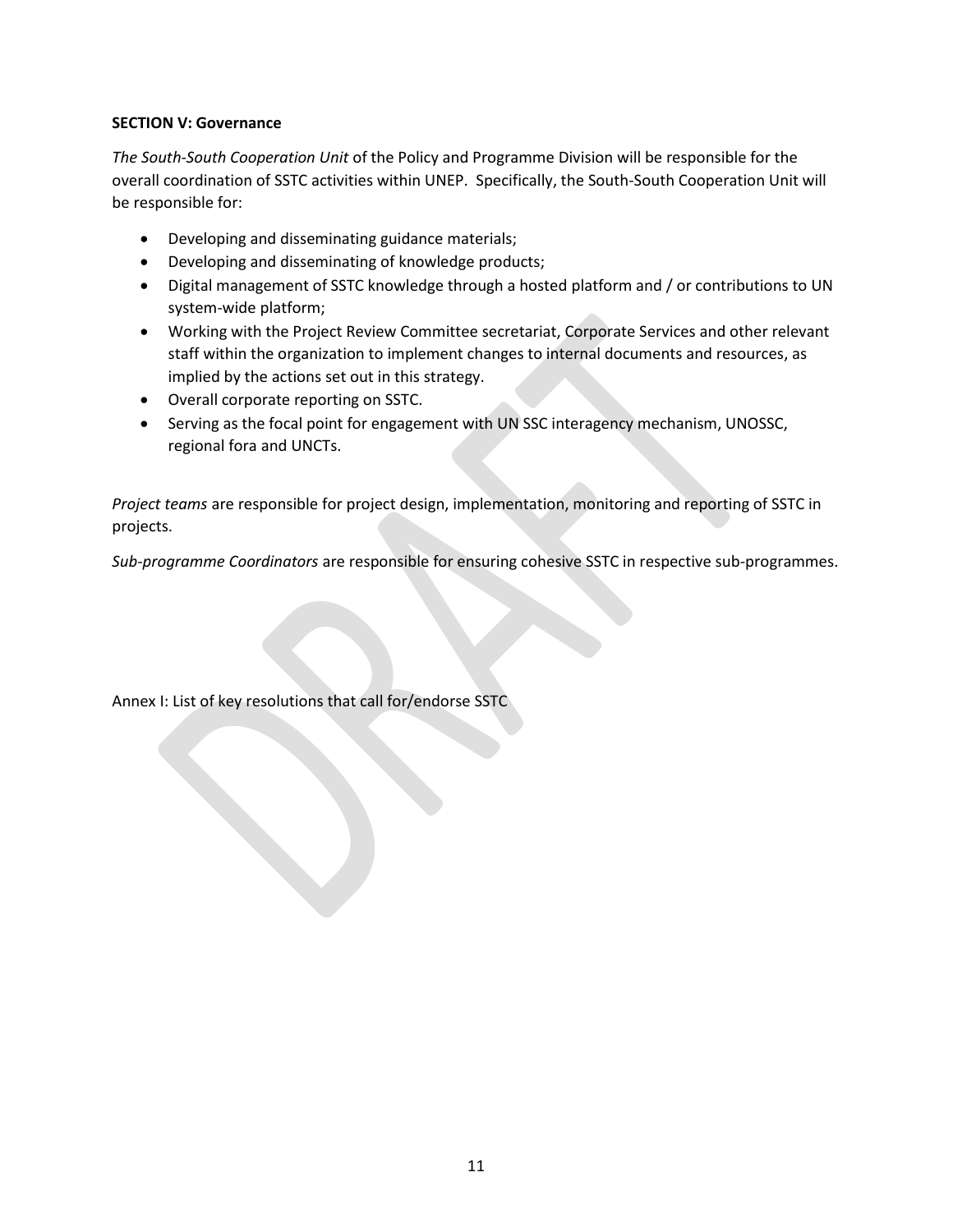| <b>Time</b> | <b>Resolution</b><br><b>Number</b>  | <b>Resolution</b><br><b>Name</b>                                                                                    | <b>Description Relating to South-South Cooperation</b>                                                                                                                                                                                                                                                                                                                                                                                                                                                                                                                                                                                                                                                                                                                                                                                                                                                                                                                                                                                                                                                                                                                                                                                                                                                                                                                                                                                                                                                                                                                                                                                                                                                                                                                                                                                                   |
|-------------|-------------------------------------|---------------------------------------------------------------------------------------------------------------------|----------------------------------------------------------------------------------------------------------------------------------------------------------------------------------------------------------------------------------------------------------------------------------------------------------------------------------------------------------------------------------------------------------------------------------------------------------------------------------------------------------------------------------------------------------------------------------------------------------------------------------------------------------------------------------------------------------------------------------------------------------------------------------------------------------------------------------------------------------------------------------------------------------------------------------------------------------------------------------------------------------------------------------------------------------------------------------------------------------------------------------------------------------------------------------------------------------------------------------------------------------------------------------------------------------------------------------------------------------------------------------------------------------------------------------------------------------------------------------------------------------------------------------------------------------------------------------------------------------------------------------------------------------------------------------------------------------------------------------------------------------------------------------------------------------------------------------------------------------|
| 1972        | 2997 (XXVII)<br>General<br>Assembly | Resolution<br>adopted by the<br>General<br>Assembly<br>2997 (XXVII)                                                 | "to provide, at the request of all parties concerned,<br>$\bullet$<br>advisory services for the promotion of international co-<br>operation in the field of the environment". This includes<br>providing guidance and advice on how investment and<br>business practices can be made more sustainable.                                                                                                                                                                                                                                                                                                                                                                                                                                                                                                                                                                                                                                                                                                                                                                                                                                                                                                                                                                                                                                                                                                                                                                                                                                                                                                                                                                                                                                                                                                                                                   |
| 2002        | A/RES/56/202<br>General<br>Assembly | Adopted by<br>General<br>Assembly<br>'Economic and<br>Technical<br>Cooperation<br>among<br>Developing<br>Countries' | Calls upon all relevant United Nations organizations and<br>$\bullet$<br>multilateral institutions to consider increasing<br>allocations of human, technical and financial resources<br>for South-South cooperation, and in this context takes<br>note of decision 2001/2 of the Executive Board of the<br>United Nations Development Programme and the<br>United Nations Population Fund, 11 in which the Board<br>requested the Administrator of the United Nations<br>Development Programme to consider reviewing, in the<br>context of the successor programming arrangements,<br>the allocation of additional resources for activities<br>involving technical cooperation among developing<br>countries, taking into account the overall financial<br>situation and the need for appropriate resources for<br>other activities;<br>Requests the Secretary-General, through coordination of<br>the Special Unit for Technical Cooperation among<br>Developing Countries of the United Nations<br>Development Programme and in consultation with<br>relevant organizations and agencies of the United<br>Nations system and other relevant institutions in the<br>South, to include in the report to be submitted to the<br>General Assembly at its fifty-seventh session concrete<br>measures for promoting and facilitating South-South<br>cooperation, taking into account all relevant initiatives<br>and proposals in this regard;<br>Stressing that South-South cooperation, as an important<br>element of international cooperation for development,<br>offers viable opportunities for developing countries in<br>their individual and collective pursuit of sustained<br>economic growth and sustainable development, in<br>accordance with relevant General Assembly resolutions<br>and recent United Nations conferences, and for ensuring |

# **Annex I: List of key resolutions that call for/endorse SSTC**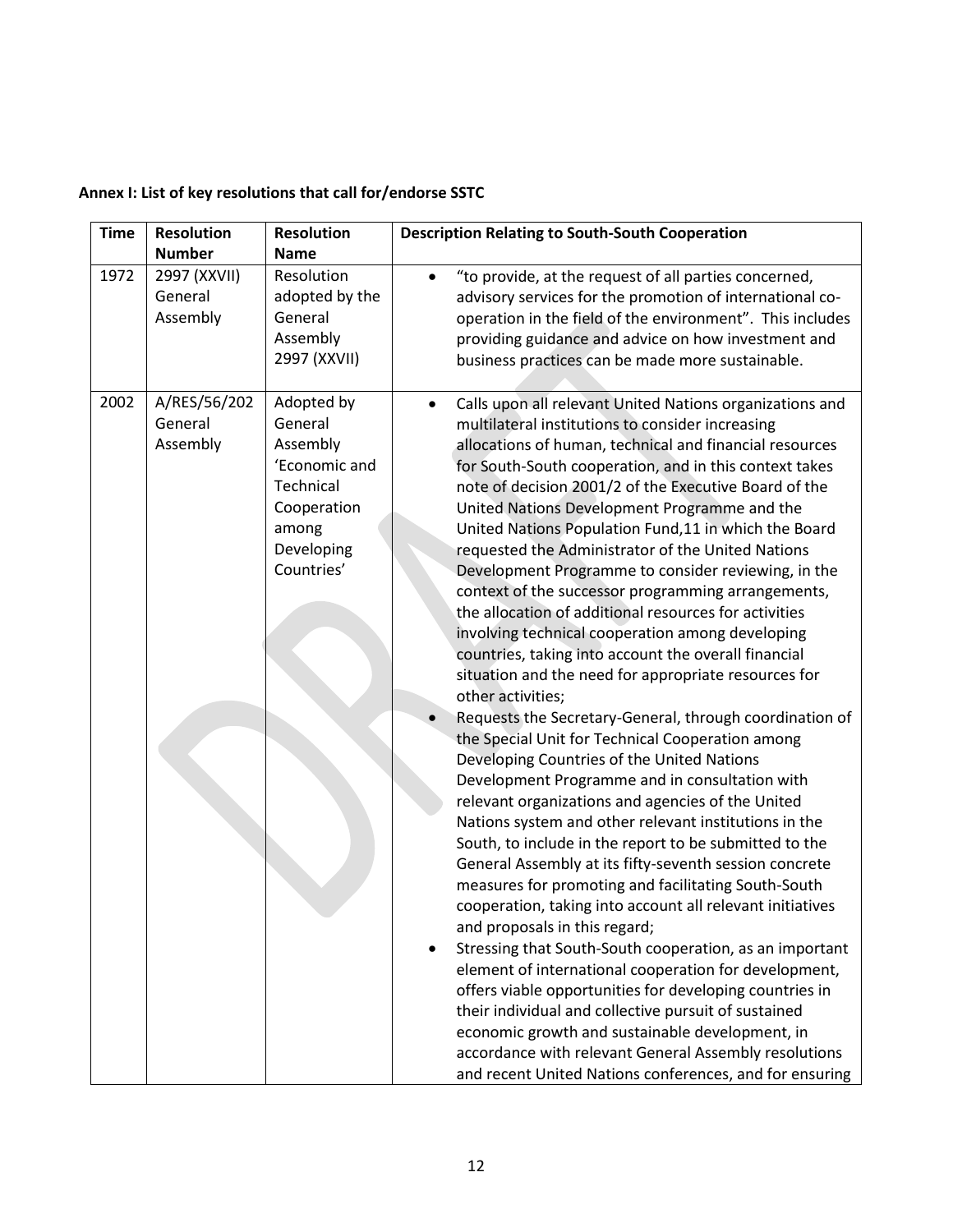|                            |                                                         |                                                                                         |           | their effective and meaningful participation in the newly<br>emerging global economic system,<br>Recognizing that developing countries have the primary<br>responsibility for promoting and implementing<br>economic and technical cooperation among themselves,<br>and reiterating the need for the international<br>community to support the efforts of the developing<br>countries to expand South-South cooperation through<br>the modality of economic and technical cooperation<br>among developing countries                                                                                                                                                                                                                                                                                                                                                                                                                                                                                                                                                                                                                                                                                                                                                                                                                                                                                                                                                                                               |
|----------------------------|---------------------------------------------------------|-----------------------------------------------------------------------------------------|-----------|-------------------------------------------------------------------------------------------------------------------------------------------------------------------------------------------------------------------------------------------------------------------------------------------------------------------------------------------------------------------------------------------------------------------------------------------------------------------------------------------------------------------------------------------------------------------------------------------------------------------------------------------------------------------------------------------------------------------------------------------------------------------------------------------------------------------------------------------------------------------------------------------------------------------------------------------------------------------------------------------------------------------------------------------------------------------------------------------------------------------------------------------------------------------------------------------------------------------------------------------------------------------------------------------------------------------------------------------------------------------------------------------------------------------------------------------------------------------------------------------------------------------|
| 2005                       | UNEP/GC.23/<br>6/Add.1<br><b>Bali Strategic</b><br>Plan | <b>Bali Strategic</b><br>Plan for<br>Technology<br>Support and<br>Capacity-<br>building |           | Provides an effective strategy for strengthening<br>technology support and cooperation by supporting the<br>creation of an enabling environment for innovation and<br>transfer through the enhancement of international<br>cooperation conducive to innovation and the<br>development, transfer and dissemination of<br>technologies, with the protection of intellectual property<br>rights, involving all relevant partners, including the<br>private sector. Emphasis should be given to identifying<br>and disseminating best practices and fostering<br>entrepreneurship and partnerships<br>The Governing Council/Global Ministerial Environment<br>Forum will regularly review and provide policy guidance<br>for the plan, acting pursuant to its mandate to review<br>the global environment and to promote international<br>cooperation.<br>The plan underscores the importance of South-South<br>cooperation and stresses the need to intensify efforts<br>directed towards institutional capacity-building,<br>including through the exchange of expertise,<br>experiences, information and documentation between<br>the institutions of the South in order to develop human<br>resources and strengthen the institutions of the South,<br>and places emphasis on the important role for economic<br>and social development played by scientific knowledge<br>and technology, which have a major influence on the<br>way in which the earth's resources are used and shared<br>among its inhabitants. |
| 22<br>Dece<br>mber<br>2005 | A/RES/60/212<br>General<br>Assembly                     | 60/212 South-<br>South<br>cooperation                                                   | $\bullet$ | Urges all relevant United Nations organizations and<br>multilateral institutions to intensify their efforts to<br>effectively mainstream the use of South-South<br>cooperation in the design, formulation and<br>implementation of their regular programmes and to<br>consider increasing allocations of human, technical and<br>financial resources for supporting South-South<br>cooperation initiatives, and in this regard takes note of                                                                                                                                                                                                                                                                                                                                                                                                                                                                                                                                                                                                                                                                                                                                                                                                                                                                                                                                                                                                                                                                      |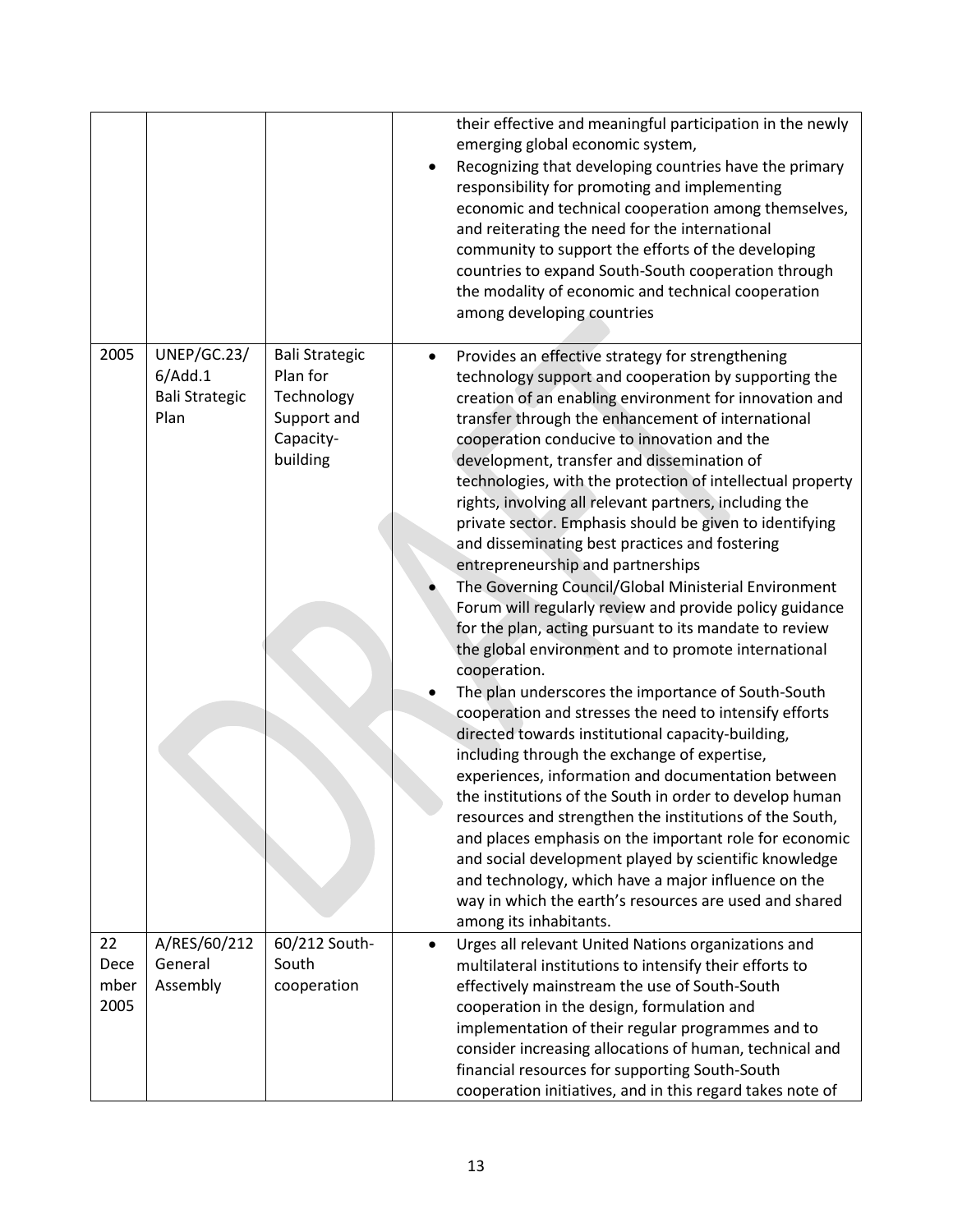|                            |                                     |                                                    | the initiatives contained in the Havana Programme of<br>Action adopted by the first South Summit,5 the<br>Marrakesh Framework for the Implementation of South-<br>South Cooperation and the Doha Plan of Action;<br>Recalling further its resolution 59/250 of 22 December<br>2004, which, inter alia, called on organizations and<br>bodies of the United Nations system to mainstream, in<br>their programmes and through their country-level<br>activities and country offices, modalities to support<br>South-South cooperation,<br>Invites the United Nations Development Programme to<br>rename the Voluntary Trust Fund for the Promotion of<br>South-South Cooperation, which was established in<br>accordance with General Assembly resolution 50/119 of<br>20 December 1995, as the United Nations Fund for<br>South-South Cooperation, while maintaining its mandate<br>and voluntary nature, and to designate it as the main<br>United Nations trust fund for promoting and supporting<br>South-South and triangular initiatives;<br>Welcomes the report of the High-level Committee on<br>South-South Cooperation at its fourteenth session2 and<br>the decisions taken at that session;3<br>Takes note of the report of the Secretary-General on the<br>state of South-South cooperation<br>Stresses that South-South cooperation, as an important<br>element of international cooperation for development,<br>offers viable opportunities for developing countries in<br>their individual and collective pursuit of sustained<br>economic growth and sustainable development;<br>Recognizes that regional integration initiatives between<br>developing countries constitute an important and<br>valuable form of South-South cooperation and that<br>regional integration is a step towards beneficial<br>integration into the world economy |
|----------------------------|-------------------------------------|----------------------------------------------------|--------------------------------------------------------------------------------------------------------------------------------------------------------------------------------------------------------------------------------------------------------------------------------------------------------------------------------------------------------------------------------------------------------------------------------------------------------------------------------------------------------------------------------------------------------------------------------------------------------------------------------------------------------------------------------------------------------------------------------------------------------------------------------------------------------------------------------------------------------------------------------------------------------------------------------------------------------------------------------------------------------------------------------------------------------------------------------------------------------------------------------------------------------------------------------------------------------------------------------------------------------------------------------------------------------------------------------------------------------------------------------------------------------------------------------------------------------------------------------------------------------------------------------------------------------------------------------------------------------------------------------------------------------------------------------------------------------------------------------------------------------------------------------------------------------------------------------------------------------------|
| 20<br>Dece<br>mber<br>2006 | A/RES/61/215<br>General<br>Assembly | 61/215<br>Industrial<br>Development<br>Cooperation | Recognizes the importance of South-South cooperation<br>$\bullet$<br>in the area of industrial development, and in this regard<br>encourages the international community, including the<br>international financial institutions, to support the efforts                                                                                                                                                                                                                                                                                                                                                                                                                                                                                                                                                                                                                                                                                                                                                                                                                                                                                                                                                                                                                                                                                                                                                                                                                                                                                                                                                                                                                                                                                                                                                                                                      |
|                            |                                     |                                                    | of developing countries, inter alia, through triangular<br>cooperation;                                                                                                                                                                                                                                                                                                                                                                                                                                                                                                                                                                                                                                                                                                                                                                                                                                                                                                                                                                                                                                                                                                                                                                                                                                                                                                                                                                                                                                                                                                                                                                                                                                                                                                                                                                                      |
|                            |                                     |                                                    | Recognizes the importance of information in the<br>replication of best practices in processing, design and<br>marketing, and also recognizes the importance of and<br>encourages South-South cooperation in this respect;                                                                                                                                                                                                                                                                                                                                                                                                                                                                                                                                                                                                                                                                                                                                                                                                                                                                                                                                                                                                                                                                                                                                                                                                                                                                                                                                                                                                                                                                                                                                                                                                                                    |
| 19                         | A/RES/62/209                        | 62/209. South-                                     | Reaffirming its resolution 33/134 of 19 December 1978,<br>$\bullet$                                                                                                                                                                                                                                                                                                                                                                                                                                                                                                                                                                                                                                                                                                                                                                                                                                                                                                                                                                                                                                                                                                                                                                                                                                                                                                                                                                                                                                                                                                                                                                                                                                                                                                                                                                                          |
| Dece                       | General                             | South                                              | in which it endorsed the Buenos Aires Plan of Action for                                                                                                                                                                                                                                                                                                                                                                                                                                                                                                                                                                                                                                                                                                                                                                                                                                                                                                                                                                                                                                                                                                                                                                                                                                                                                                                                                                                                                                                                                                                                                                                                                                                                                                                                                                                                     |
|                            | Assembly                            | cooperation                                        |                                                                                                                                                                                                                                                                                                                                                                                                                                                                                                                                                                                                                                                                                                                                                                                                                                                                                                                                                                                                                                                                                                                                                                                                                                                                                                                                                                                                                                                                                                                                                                                                                                                                                                                                                                                                                                                              |
|                            |                                     |                                                    |                                                                                                                                                                                                                                                                                                                                                                                                                                                                                                                                                                                                                                                                                                                                                                                                                                                                                                                                                                                                                                                                                                                                                                                                                                                                                                                                                                                                                                                                                                                                                                                                                                                                                                                                                                                                                                                              |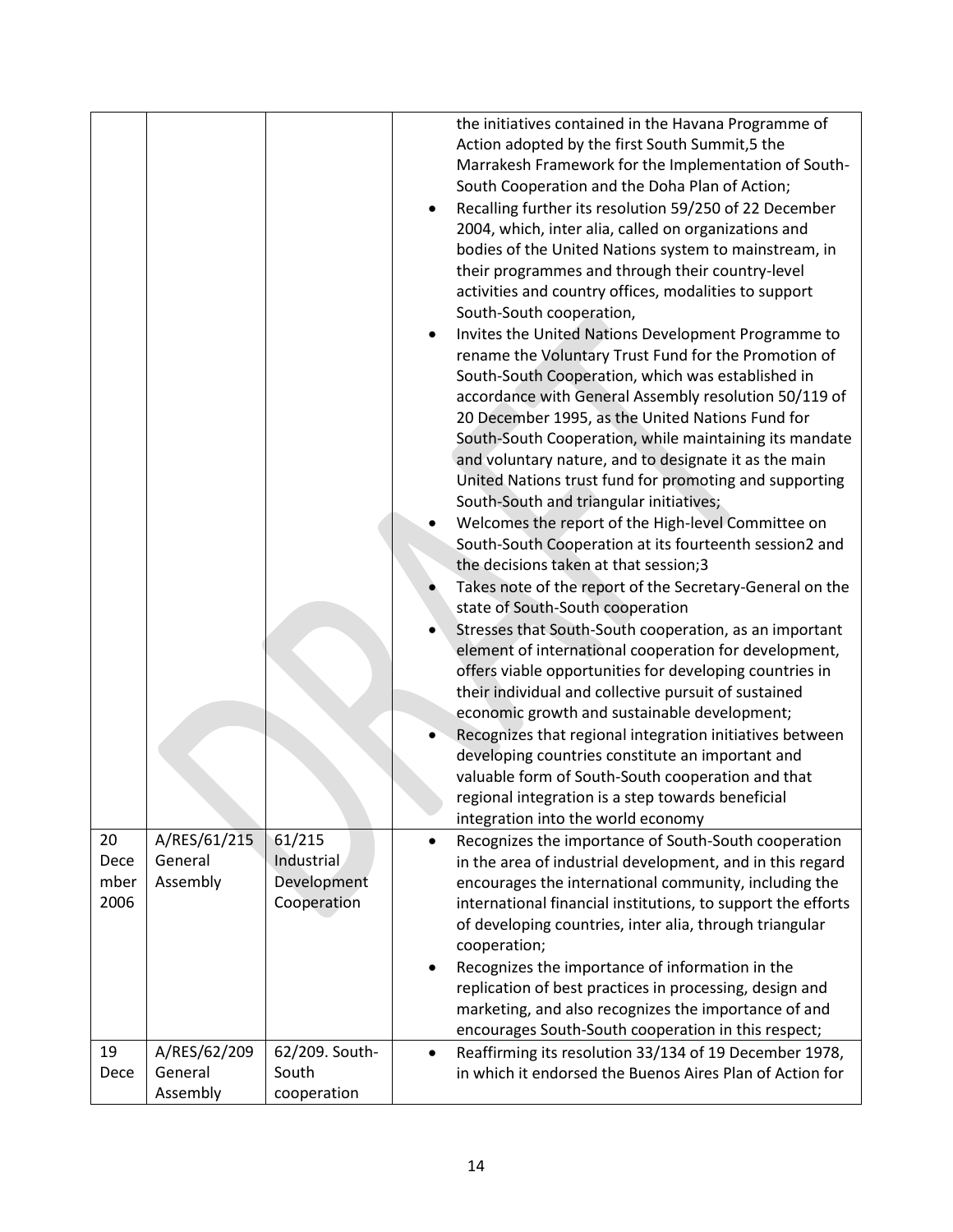| mber<br>2007 |                                                                                                                     |                                                                                            | Promoting and Implementing Technical Cooperation<br>among Developing Countries<br>Highlights the fact that, in spite of progress achieved in<br>this area, further efforts are required to better<br>understand the approaches and potential of South-<br>South cooperation to enhance development<br>effectiveness, including through national capacity<br>development;<br>Encourages the initiatives and arrangements, including<br>public-private mechanisms, undertaken in the efforts to<br>enhance cooperation between developing countries,<br>including, inter alia, in the areas of the fight against<br>poverty and hunger, access to information and<br>communications technologies, science and technology,<br>environment, culture, health, education and human<br>development;                                                                                                                                                                                                                                                                                                                                                                                                                                                                                                                                                                                                                                                                                                                                                                                                                                                                                     |
|--------------|---------------------------------------------------------------------------------------------------------------------|--------------------------------------------------------------------------------------------|----------------------------------------------------------------------------------------------------------------------------------------------------------------------------------------------------------------------------------------------------------------------------------------------------------------------------------------------------------------------------------------------------------------------------------------------------------------------------------------------------------------------------------------------------------------------------------------------------------------------------------------------------------------------------------------------------------------------------------------------------------------------------------------------------------------------------------------------------------------------------------------------------------------------------------------------------------------------------------------------------------------------------------------------------------------------------------------------------------------------------------------------------------------------------------------------------------------------------------------------------------------------------------------------------------------------------------------------------------------------------------------------------------------------------------------------------------------------------------------------------------------------------------------------------------------------------------------------------------------------------------------------------------------------------------|
| 2009         | Report of the<br>Governing<br>Council<br>Decision 25/9<br>(United<br>Nation<br>Environment<br>Governing<br>Council) | Decision 25/9:<br>South-South<br>cooperation in<br>achieving<br>sustainable<br>development | Recalling also decision SS.X/3 on the United Nations<br>Environment Programme medium-term strategy 2010-<br>2013, and welcoming the medium-term strategy, in<br>particular to enhance delivery of the Bali Strategic Plan<br>for Technology Support and Capacity-building,<br>Stressing the particular importance of South-North<br>cooperation and the complementary role of South-South<br>cooperation in the field of sustainable development,<br>Stressing the need to continue to develop innovative<br>mechanisms to mobilize resources for South-South and<br>triangular cooperation initiatives,<br>Requests the Executive Director to build on the current<br>work and follow-up activities on South-South<br>cooperation and to broaden external consultations to<br>develop strategic partnerships and alliances in support<br>of capacity-building and technology support activities<br>using South-South cooperation arrangements;<br>2. Also requests the Executive Director to develop<br>further and refine the existing strategic and operational<br>guidelines and also to develop a policy guidance for the<br>coherent and coordinated implementation of South-<br>South cooperation approaches across the programme of<br>work of the United Nations Environment Programme;<br>3. Further requests the Executive Director to deepen the<br>cooperation of the United Nations Environment<br>Programme with related United Nations agencies,<br>regions, subregions and existing South-South<br>cooperation initiatives to develop joint activities and<br>synergies of capacity in advancing South-South<br>cooperation in support of capacity-building and |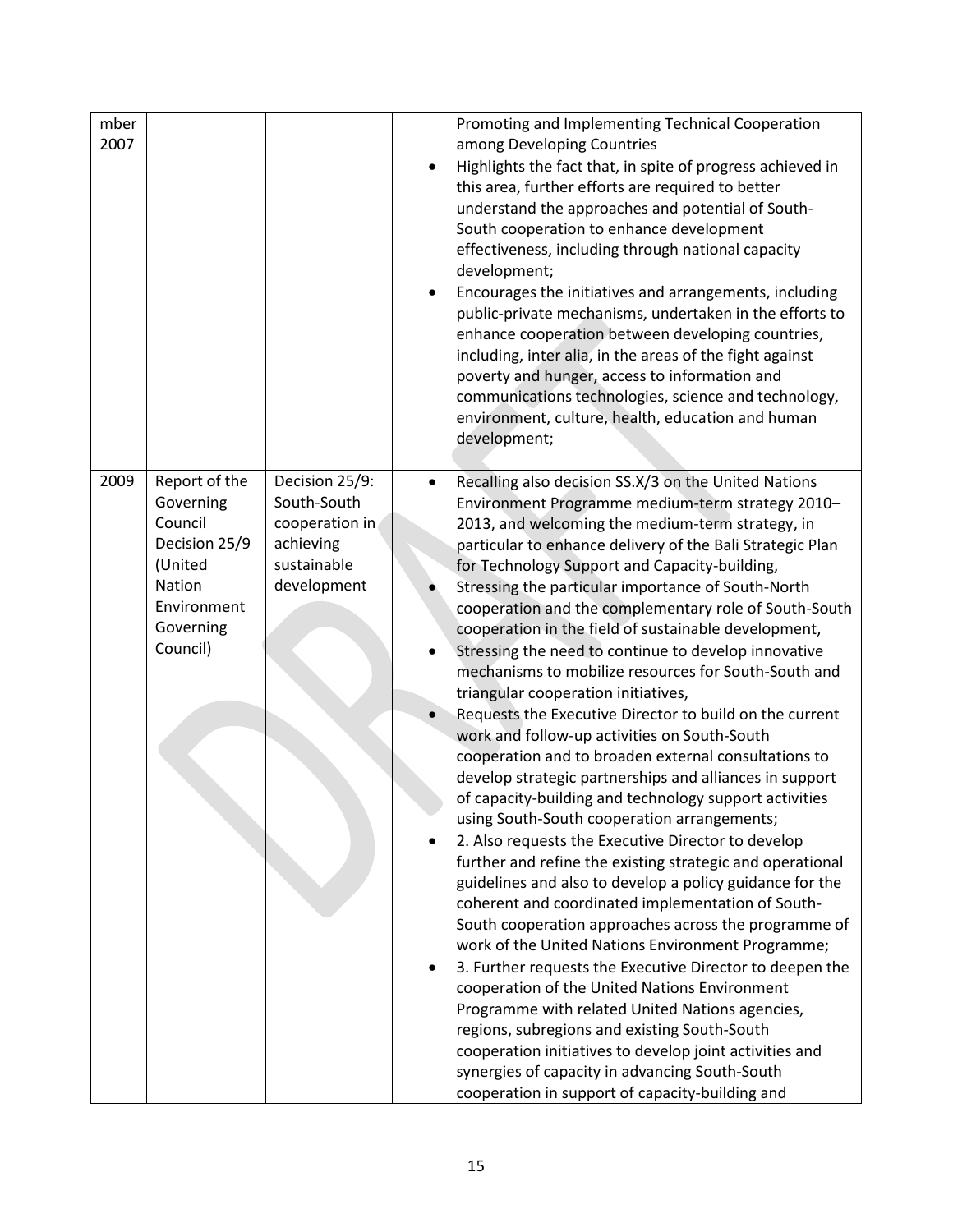|                     |                     |                                                                      | technology support in the context of the Bali Strategic<br>Plan and as reflected in the medium-term strategy<br>2010-2013,<br>4. Requests the Executive Director to initiate efforts<br>towards establishing formal cooperation arrangements<br>with existing mechanisms and centres of excellence<br>active in South-South cooperation, such as the Non-<br>Aligned Movement Centre for South-South Technical<br>Cooperation, to foster cooperation in the field of the<br>environment;<br>5. Urges the Executive Director to strengthen the United<br>Nations Environment Programme coordination<br>mechanism and structure for South-South cooperation,<br>including its regional presence, with a view to enhancing<br>its role and function;<br>6. Invites Governments and other relevant organizations<br>to provide the necessary adequate resources for the<br>work of the United Nations Environment Programme in<br>South-South cooperation and encourages the Executive<br>Director to develop further and implement high-profile<br>demonstrable projects in South-South cooperation in<br>the field of the environment;<br>7. Requests the Executive Director to contribute to the<br>Secretary-General's report to the forthcoming high-level<br>United Nations conference on South-South cooperation<br>and to participate in that Conference;<br>8. Also requests the Executive Director to present a<br>report on the progress in implementing the present<br>decision to the Governing Council/Global Ministerial<br>Environment Forum at its twenty-sixth session. |
|---------------------|---------------------|----------------------------------------------------------------------|---------------------------------------------------------------------------------------------------------------------------------------------------------------------------------------------------------------------------------------------------------------------------------------------------------------------------------------------------------------------------------------------------------------------------------------------------------------------------------------------------------------------------------------------------------------------------------------------------------------------------------------------------------------------------------------------------------------------------------------------------------------------------------------------------------------------------------------------------------------------------------------------------------------------------------------------------------------------------------------------------------------------------------------------------------------------------------------------------------------------------------------------------------------------------------------------------------------------------------------------------------------------------------------------------------------------------------------------------------------------------------------------------------------------------------------------------------------------------------------------------------------------------------------------------------------------------------------|
| 6                   | A/RES/64/1          | 64/1 High-level                                                      | Requests the Secretary-General to prepare a                                                                                                                                                                                                                                                                                                                                                                                                                                                                                                                                                                                                                                                                                                                                                                                                                                                                                                                                                                                                                                                                                                                                                                                                                                                                                                                                                                                                                                                                                                                                           |
| Octo<br>ber<br>2009 | General<br>Assembly | <b>United Nations</b><br>Conference on<br>South-South<br>Cooperation | comprehensive report, consistent with the overarching<br>theme of the Conference, reviewing the trends in South-<br>South cooperation, including triangular cooperation,<br>reviewing also the progress made by the international<br>community, in particular the United Nations, in<br>supporting and promoting such cooperation and<br>identifying new opportunities, as well as challenges and<br>constraints and measures to overcome them;<br>Invites United Nations organizations, including the<br>$\bullet$<br>specialized agencies, regional commissions and funds<br>and programmes, to provide input to the preparations<br>for the Conference;<br>Invites international and regional organizations,<br>international financial institutions, non-governmental<br>organizations and business sector entities to participate                                                                                                                                                                                                                                                                                                                                                                                                                                                                                                                                                                                                                                                                                                                                                |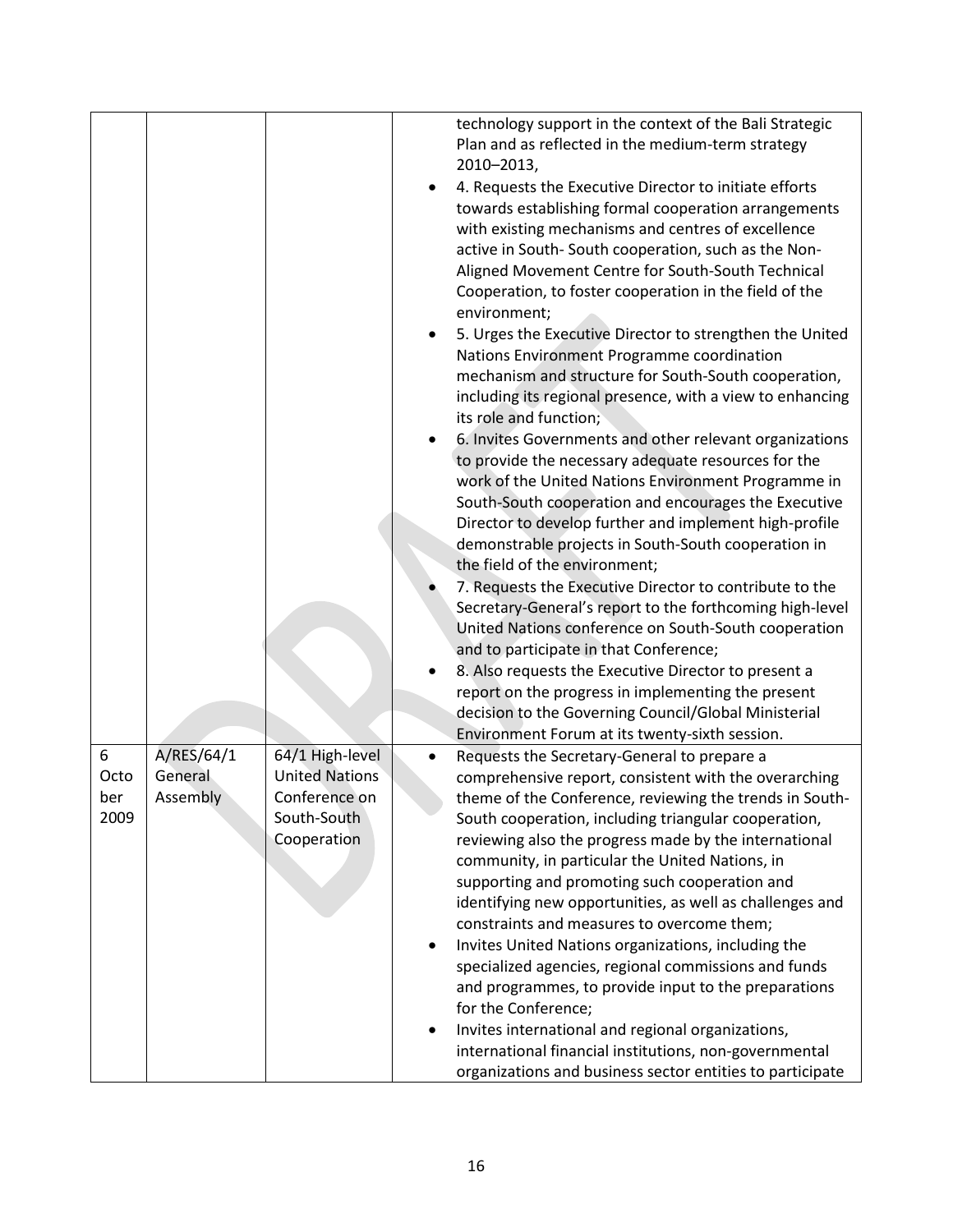|      |              |                       | in the Conference, in accordance with the rules and       |
|------|--------------|-----------------------|-----------------------------------------------------------|
|      |              |                       | procedures of the General Assembly;                       |
|      |              |                       | Invites intergovernmental organizations and entities that |
|      |              |                       | have observer status with the General Assembly to         |
|      |              |                       | participate in the Conference;                            |
|      |              |                       | Taking note of the growing importance of South-South      |
|      |              |                       | cooperation, and recognizing the increased role           |
|      |              |                       | undertaken by the United Nations to support economic      |
|      |              |                       | cooperation activities among developing countries,        |
|      |              |                       | Taking note of the growing importance of South-South      |
|      |              |                       | cooperation, and recognizing the increased role           |
|      |              |                       | undertaken by the United Nations to support economic      |
|      |              |                       | cooperation activities among developing countries,        |
|      |              |                       | Invites United Nations organizations, including the       |
|      |              |                       | specialized agencies, regional commissions and funds      |
|      |              |                       | and programmes, to provide input to the                   |
|      |              |                       | preparations for the Conference;                          |
|      |              |                       | Encourages Member States and their partners, including    |
|      |              |                       | non-governmental organizations, to consider preparing     |
|      |              |                       | reports on South-South and triangular cooperation for     |
|      |              |                       | the purpose of the Conference, on a voluntary basis,      |
|      |              |                       | taking into account the themes of the Conference and      |
|      |              |                       | the outcomes of regional, subregional or sectoral United  |
|      |              |                       | Nations meetings prior to the Conference;                 |
| 2009 | A/64/L.37    | Nairobi               |                                                           |
|      | General      | outcome               |                                                           |
|      | Assembly     | document of           |                                                           |
|      |              | the High-level        |                                                           |
|      |              | <b>United Nations</b> |                                                           |
|      |              | Conference on         |                                                           |
|      |              | South-South           |                                                           |
|      |              | Cooperation           |                                                           |
| 2016 | SSC/19/3     | Framework of          |                                                           |
|      |              | operational           |                                                           |
|      |              | guidelines on         |                                                           |
|      |              | <b>United Nations</b> |                                                           |
|      |              | support to            |                                                           |
|      |              | South-South           |                                                           |
|      |              | and triangular        |                                                           |
|      |              | cooperation           |                                                           |
| 2017 | A/RES/72/237 | Resolution            | 6. Welcomes the increased contributions of South-South    |
|      | General      | adopted by the        | cooperation to poverty eradication and sustainable        |
|      | Assembly     | General               | development, encourages developing countries to           |
|      |              | Assembly on           | voluntarily step up their efforts to strengthen South-    |
|      |              | 20 December           | South cooperation and to further improve its              |
|      |              | 2017                  | development effectiveness, in accordance with the         |
|      |              |                       | provisions of the Nairobi outcome document of the         |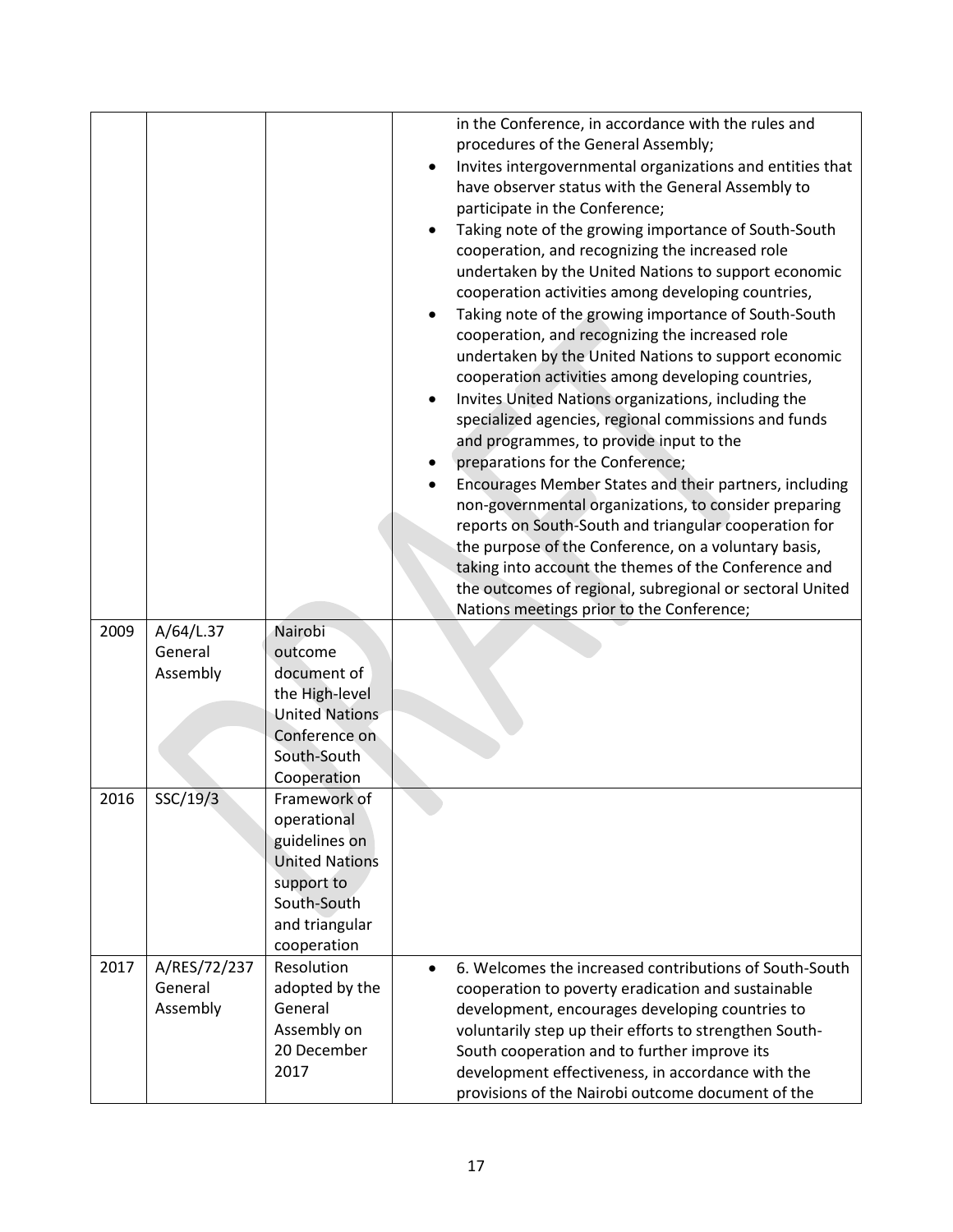|  | (72/237)    | High-level United Nations Conference on South-South       |
|--|-------------|-----------------------------------------------------------|
|  | South-South | Cooperation, 10 and welcomes commitments to               |
|  | Cooperation | strengthen triangular cooperation as a means of bringing  |
|  |             | relevant experience and expertise to bear in              |
|  |             | development cooperation;                                  |
|  |             |                                                           |
|  |             | 8. Acknowledges the progress made and encourages the      |
|  |             | continued integration of South-South cooperation and      |
|  |             | triangular cooperation into the policies and strategic    |
|  |             | frameworks of the funds, programmes and specialized       |
|  |             | agencies of the United Nations system, and requests       |
|  |             | those funds, programmes and specialized agencies of       |
|  |             | the United Nations system that have not yet integrated    |
|  |             | South-South and triangular cooperation into their         |
|  |             | policies to do so, taking into account the Nairobi        |
|  |             | outcome document of the High-level United Nations         |
|  |             | Conference on South-South Cooperation, the 2030           |
|  |             | Agenda for Sustainable Development11 and the              |
|  |             | complementary nature of South-South to North-South        |
|  |             | cooperation;                                              |
|  |             | 21. Requests the United Nations system to enhance its     |
|  |             | support in the areas where South-South cooperation has    |
|  |             |                                                           |
|  |             | proved effective, namely capacity-building, regional      |
|  |             | integration, interregional linkages, infrastructure       |
|  |             | interconnectivity and the development of national         |
|  |             | productive capacities through exchanges of knowledge,     |
|  |             | technological innovations and technology transfer on      |
|  |             | mutually agreed terms, and in several areas of            |
|  |             | sustainable development such as poverty eradication       |
|  |             | and gender equality and the empowerment of women          |
|  |             | and girls;                                                |
|  |             | 22. Welcomes the support provided by developing           |
|  |             | countries to South-South and triangular initiatives aimed |
|  |             | at improving nutrition and food security, and invites the |
|  |             | replication of this approach in other relevant areas,     |
|  |             | drawing on the technical expertise of various United      |
|  |             | Nations organizations;                                    |
|  |             | 26. Urges the United Nations system to continue its       |
|  |             | support to regional and subregional organizations,        |
|  |             | enabling their member countries to build more             |
|  |             | partnerships and cross-border frameworks, with a view     |
|  |             | to promoting and scaling up best practices with the       |
|  |             | potential to benefit a large number of developing         |
|  |             | countries;                                                |
|  |             |                                                           |
|  |             | 27. Welcomes the growing number of forums convened        |
|  |             | for Governments and other policymakers to discuss, in a   |
|  |             | participatory and inclusive manner, South-South           |
|  |             | cooperation initiatives and their contribution towards    |